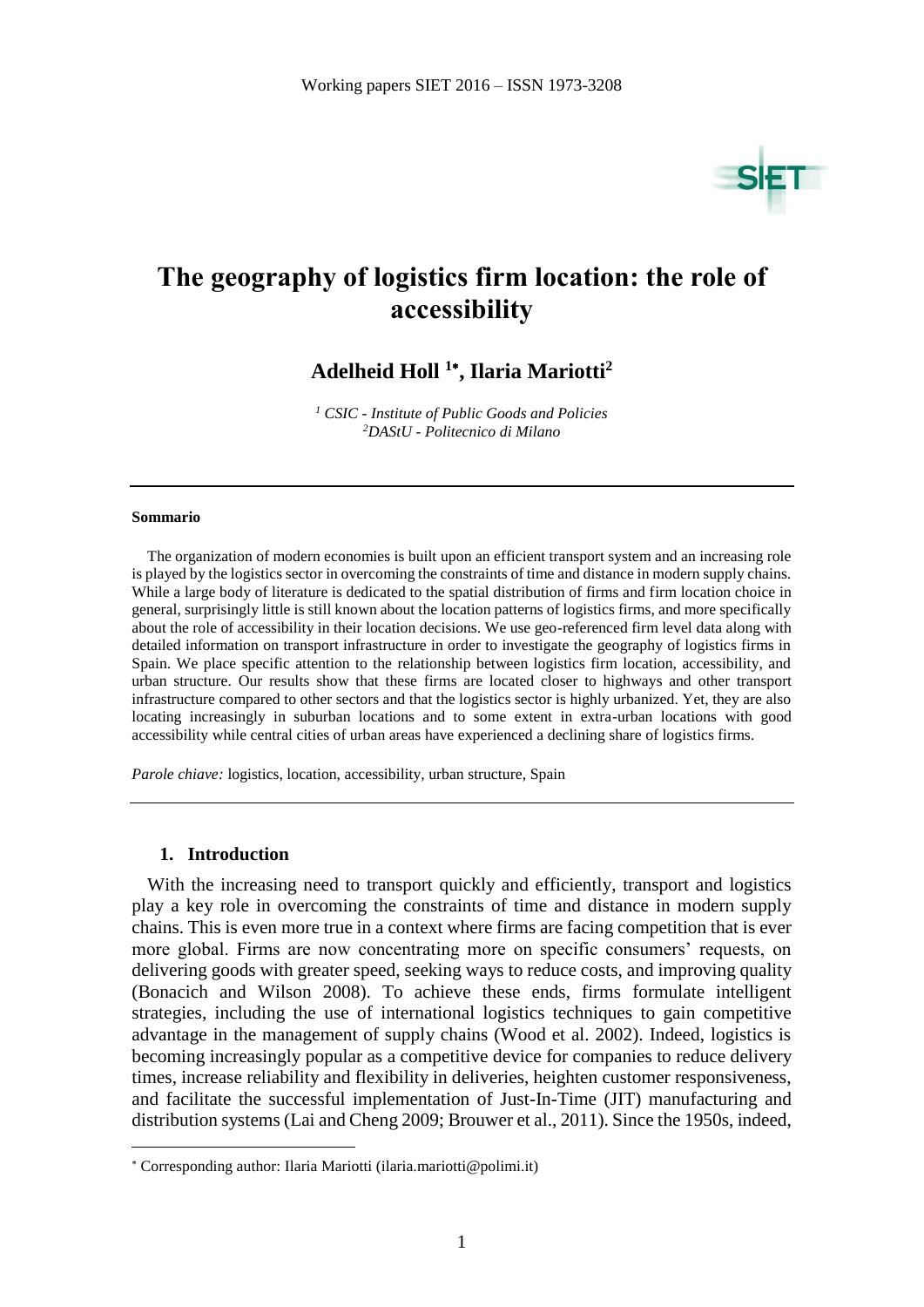the logistics industry has experience the so-called "logistics revolution" that can be explained with five interrelated phenomena: (i) the consumer-oriented economy demanding a level of service customization and delivery speed which is only possible if more frequent shipments of goods are made ; (ii) Internet-based information systems; (iii) the substantial reductions of trade barriers, tariffs and transportation costs; (iv) the European Traffic Policy; and (v) the processes of vertical disintegration and value-chain decomposition in most industries associated with the ongoing globalization of the economy that has increased the amount of goods flows to be moved around the globe (Maggi and Mariotti, 2012; Mariotti, 2015).

The consumer-oriented economy, which is geared to mass consumption, mass production, and the mass distribution of consumer goods (Strasser, 1998), has heightened the complexity of logistics processes in production and trade. The management of such complexity has been made feasible by the Internet-based information systems developed in the 1990s. These systems have made the exchange of information drastically simpler and cheaper, while Internet-based mail order businesses have boosted parcel services. Moreover, a key role has been played by various technology innovations in freight moving and handling: for instance, the rapid growth in roll-on, roll-off trucking technology, gains in containerization technology and capacity, rapid-turnaround shipping and the increased speed and efficiency of air transport technologies (McCann, 2008).

All of these technological developments have contributed to a huge reduction in transport costs (Hummels, 1999; van Veen-Groot and Nijkamp, 1999; Glaeser and Kohlhase, 2004; Levinson, 2006; Notteboom, 2007; McCann, 2008; Notteboom and Rodrigue, 2009; Coto-Millàn et al., 2015). In particular, during the twentieth century the costs of moving goods declined by over 90% in real terms, and this reduction is continuing. Indeed, the average cost of transporting a ton a mile decreased from 18.5 cents in 1890 (in 2001 dollars) to 2.3 cents in 2004 (Glaeser and Kohlhase, 2004). At the same time, the EU Traffic Policy intended to favour the liberalization of truck traffic has greatly increased the truck fleet and traffic flows in the Europe. In around only ten years, from 1990 to 1999, road traffic within European member states increased by 76% (Vahrenkamp, 2010).

Moreover, the globalization of the economy has strongly affected transport and logistics. Vertical disintegration is linked to the post-Fordist paradigm, which promoted the switch from the mass production of standardized goods to the market-oriented production favouring so-called flexible specialization. Finally, in an increasingly globalized environment, logistics has also become one of the main engines of competitiveness and economic development (see also Xiushan et al., 2015). If a country is to become competitive in the global scenario, it should improve the quality of logistics services, develop and enhance the logistics infrastructure, promote the cooperation and coordination among logistics services providers, invest into IT, reduce logistics costs, and increase training on all aspects of supply chain management. As stressed by the literature, there is a bidirectional link between economic development and logistics performance (see Arvis et al. 2007; Ferrari et al., 2011).

These trends have significantly changed the geography of freight distribution and logistics and the way goods move through the economy. Yet, although transport and logistics are factors in a country's competitiveness, and logistics activities have experienced enormous, largely unnoticed, growth in recent years (Bowen, 2008), research into this topic is generally underrepresented in regional science and economic geography (Hesse and Rodrigue, 2004). Besides, while the literature on manufacturing firm location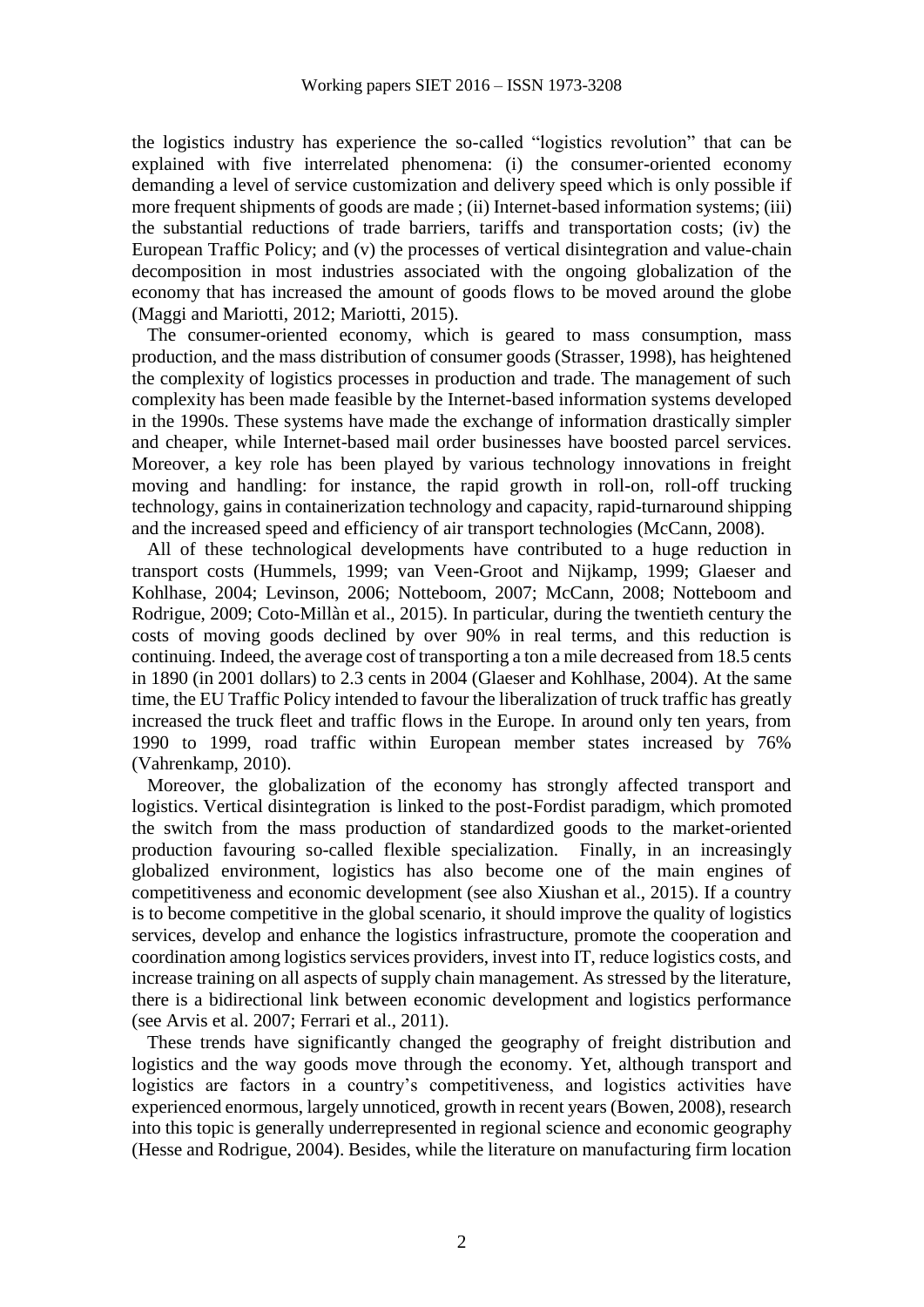is extensive, highlighting the role of accessibility as one of the key variables in firm location decisions (see, for example, Reggiani, 1998; Head and Mayer, 2004; Holl, 2004; Rietveld and Bruinsma, 2012), surprisingly little is still known about the location patterns of logistics firms and how accessibility considerations shape this pattern.

Nevertheless, it cannot be denied that understanding the location decisions of transport and logistics firms is important for the society because the demand for "logistics floor space" is expected to grow substantially in advanced economies, while the demand for "industrial floor space" is expected to decline (McKinnon, 2009). The expected growth in logistics floor space is correlated with the predicted growth of freight transport volumes, which is estimated in the EU to reach about 82% in 2050 (European Commission, 2011). It is, therefore, crucial to investigate the location decisions of transport and logistics firms for policy makers since it has a huge impact on the demand for freight transport, and the choice of freight transport modes (Bowen, 2008). Besides, the location of logistics activities enters the policy debate since it raises land consumption and contributes to urban sprawl (Van Den Heuvel et al., 2013).

The scant literature on the location choice of transport and logistics concerns mainly logistics sprawl, with a focus on warehousing location at regional/metropolitan level, and the location choice of transport and logistics foreign direct investments (FDIs) at national level. Only the work by Bowen (2008) and Verhetsel et al. (2015) analyze explicitly the role played by accessibility measures related to several kinds of transport networks in fostering warehousing location in US in 1998-2005 and in influencing location choice of logistics companies in Flanders (Belgium) respectively.

Our paper contributes to fill the gap in the literature by investigating the geography of logistics firms in Spain in the period 2002-2007, and specifically the relationship between logistics firm location, accessibility, and urban structure at a spatially disaggregated level. To reach this goal, we use geo-coded firm level data from the SABI database (Sistema de Análisis de Balances Ibéricos), generated by INFORMA and Bureau Van Dyck, along with detailed information on transport infrastructure, accessibility measures, and municipality characteristics. By combining our geo-coded data for the whole of mainland Spain with Geographic Information System (GIS) techniques, this paper is the first to provide a comprehensive spatially detailed quantitative analysis of the geography of logistics firm.

We organize our empirical analysis in two parts. First, we carry out a spatial analysis to explore the geography of logistics firms compared to other sectors (manufacturing, business services, and transportation) regarding access to transportation infrastructure and urban structure. Second, we study the location behaviour of new logistics firms born in 2002-2007 and the role played by accessibility using an econometric analysis. Specifically, we apply a Poisson model and examine the robustness of our results to the use of a negative binomial model as well as a zero-inflated negative binomial model.

We provide evidence that logistics firms are located closer to highways and other transport infrastructure compared to other firms (manufacturing, business services, and even transport operators). Besides, they are strongly attracted to urban areas (mainly Madrid and Barcelona) for their market size and market potential, but also increasingly to suburban locations and, to some extent, extra-urban locations that have good accessibility. In contrast, central cities of urban areas have experienced a declining share of logistics firms. Recent research for the US (Bowen, 2008; Dablanc et al. 2014) has highlighted this phenomenon of sprawl in relation to warehousing. We provide empirical evidence based on the logistics sector and in a European context. The results of the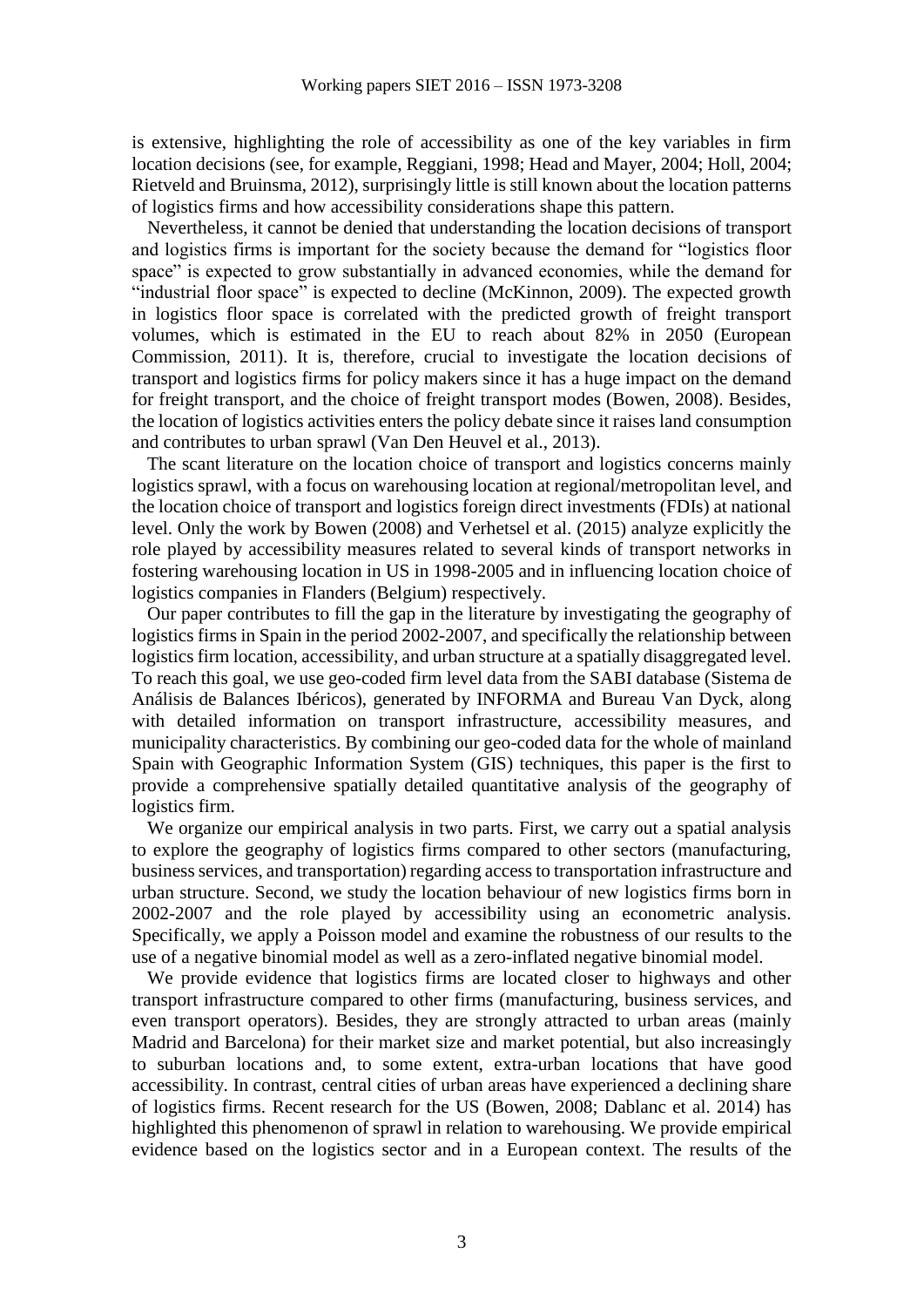econometric analysis confirm that logistics firms are strongly attracted by access to transportation infrastructure (especially highways) and large markets.

The paper is structured into five sections. The introduction is followed by the literature review on the location patterns of logistics firms. Section three is dedicated to data description while the empirical analysis and its results are described and discussed in section four. Section five presents conclusions and policy recommendations.

#### **2. Literature Review**

The location determinants of the transport and logistics industry are closely bound up with the features of the services that it furnishes. First, logistics activities are intermediate inputs, so that the demand for logistics services derives from the demand for final goods or services. Moreover, customers' preferences significantly affect the behaviour of logistics providers. Second, logistics services are business services. They are typically non-traded or furnished at much higher costs from a distance (Daniels, 1985; Markusen et al., 2005). Consequently, the use of logistics services provided from another region implies distance related coordination costs. Third, business services are normally produced with internal economies of scale (Groot, 2001) due to high set-up costs. Finally, logistics services are largely customized because customers normally have particular requirements and need differentiated logistics services.

The few studies on the location patterns of the transport and logistics industry belong mainly to two strands of literature: one referring to logistics sprawl that has largely focused on the location of warehousing activities at regional/metropolitan level; the other investigating the location determinants of transport and logistics FDIs at national level. The studies of the first group refer to the USA (Bowen, 2008; Dablanc and Ross, 2012; Dablanc et al., 2014), the Netherlands (Van Den Heuvel, 2013), Belgium (Vanhetsel et al., 2015), the UK (Allen and Browne, 2010), and Germany (Hesse, 2004). The studies of the second group refer to China (Oum and Park, 2004; Hong and Chin, 2007; Hong, 2007; 2010), and Italy (Boscacci et al., 2009; Mariotti et al., 2012; Mariotti, 2015).

The most closely related study to ours are Vanhetsel et al. (2015) and Bowen (2008). Vanhetsel et al. (2015) study the role of accessibility and land rents in the location choices of logistics firms in the Flanders region in Belgium by means of a stated preference analysis among 100 respondents. Based on data for the 200 largest logistics companies, they furthermore present information on actual location patterns in relation to access to transportation infrastructure. This shows that the logistics firms analyzed are located at very short distances of transportation infrastructure. The stated preference analysis revealed land rents as the most important location factor followed by access to sea ports and access to motorways while rail terminal access showed no significant role.

Bowen (2008) studies the relationship between the location of warehouses and accessibility measures of several kinds of transport networks in the US between 1998 and 2005 at the county level. He finds that highway accessibility matters more than rail and especially more than sea accessibility, and concludes that the significant speed advantages air and road transport have over maritime and rail transport are important. This implies that those communities with good accessibility in air and highway networks stand to benefit most from the new emphasis on supply chain management, but they will also of course bear the costs of increased inbound and outbound goods traffic.

Dablanc et al. (2014) is another study looking at warehousing sprawl. They analyze the sprawl of warehouses in 1998-2009 in Los Angeles and Seattle Metropolitan Areas. It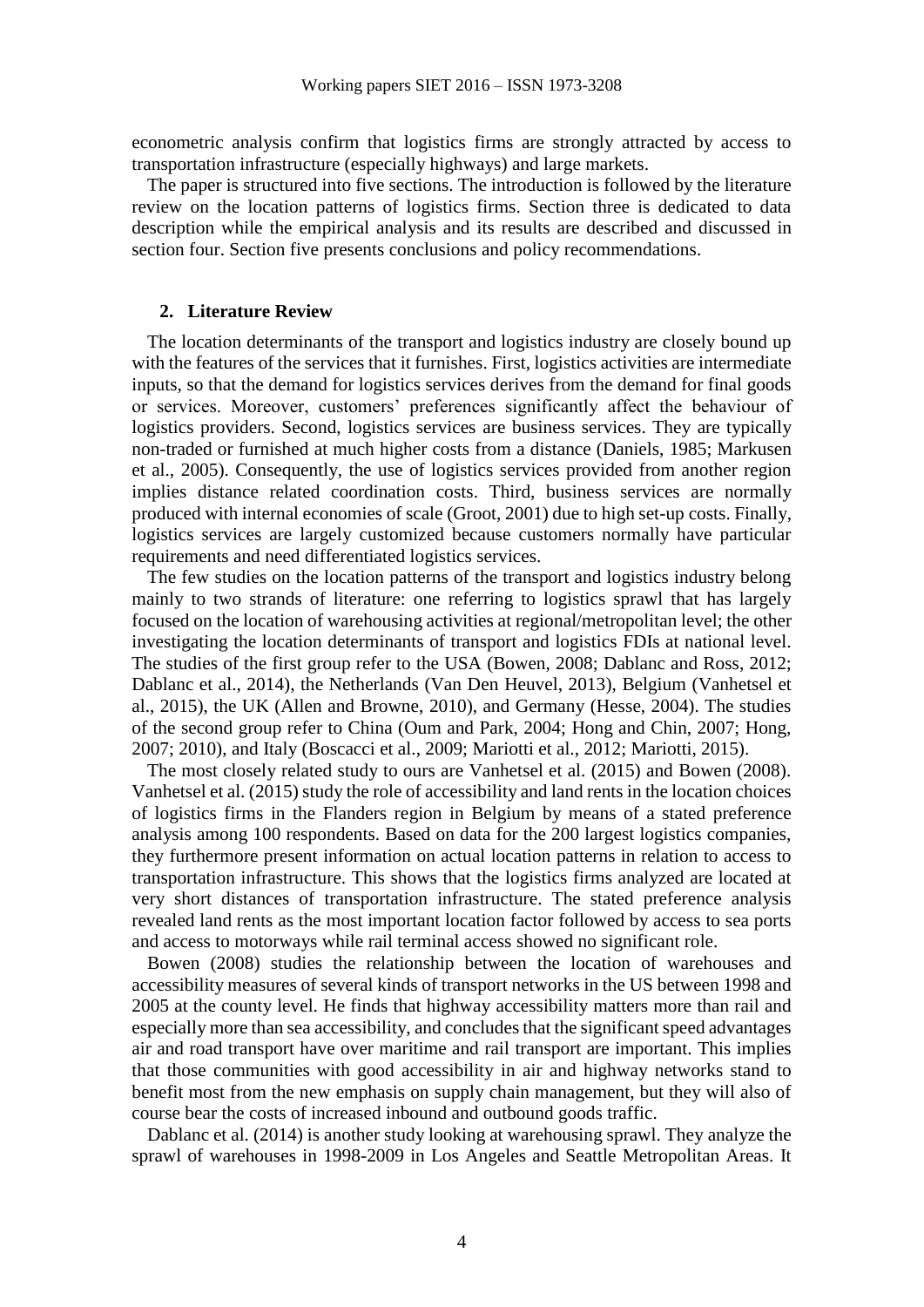results that while warehousing in Los Angeles considerably sprawled, with an average distance increase of over 6 miles, in Seattle the region remained relatively stable, showing a slight decrease in average distance from the geographic centre. These different location patterns may be related to the specificities of the two metropolitan areas: Los Angeles is a very large metropolitan area while Seattle is a smaller one, and as known, logistics sprawl is typical of large metropolitan areas that serve both as trade nodes to the entire region/country as well as enormous consumer markets. Another aspect concerns land availability, and its cost (Sivitadinou, 1996): in Seattle, at the end of the 1990s, large land parcels, close to ports, airports and freeways, were available for logistics, while in Los Angeles cheap land in suburban and extra-urban areas fostered logistics sprawl. Finally, government policies may have played a role in the accommodation of new logistics functions in the two areas. Specifically, in Los Angeles logistics sprawl has been fostered, on one side by tailored actions undertaken by suburban communities to encourage growth, and on the other side by the lack of legislature to discourage growth.

Van der Heuvel et al. (2013) investigate the role of spatial clustering in location decisions in the south Dutch province of North Brabant in 1996-2009. It results that logistics employment is spatially concentrated in the so-called Absolute and Relative Employment Concentration Areas (AREC areas). These areas are also more likely to host large logistics establishments than smaller ones because the latter may be deterred by agglomeration diseconomies (i.e. high land/lease prices). Besides, the logistics establishments that relocated within the province choose relatively often AREC areas, while transportation establishments locate relatively often in areas that became AREC areas in the future, in order to avoid possible disadvantages of logistics co-location, like congestion and higher land prices. It is shown that logistics employment grows faster in areas with at least one intermodal container terminal than in areas without one.

Allen and Browne (2010) find that warehousing tend to move away from urban areas to suburban areas in the UK and elsewhere in Europe, mainly because of land prices. Besides, the authors find that in England warehousing districts are often strategically clustered along motorways but just outside large cities. The location of warehousing is, indeed, partly due to accessibility to the road network and partly a result of planning policy.

Finally, Hesse (2004) analyses two case studies in Berlin-Brandenburg Germany – a publicly developed integrated freight centre and a dispersed logistics site – and finds that rising locational competition contributes to accelerated land consumption and further dispersal. Logistics activities tend to favour distant locations for many reasons, some of which are specific to this industry, while others apply to many economic sectors: overcoming congestion, planning requirements, or even the influence of unions.

The studies concerning the cases of China and Italy refer to the decisions by multinational enterprises (henceforth MNEs) about where to locate their affiliates (i.e. FDIs) in the transport and logistics industry. China hosts a logistics market still in its infancy, which creates increasing opportunities for investors, while Italy presents a poor supply of integrated logistics, and a related increasing demand for high value added logistics services. The analyses focusing on China can be classified into two groups: those investigating location determinants per se (Oum and Park, 2004; Hong and Chin, 2007), and those analyzing the impact of firm-specific effects (i.e. firm type – branch firm or independent firm –;country of origin; age) on location decisions (Hong, 2007; Hong, 2010).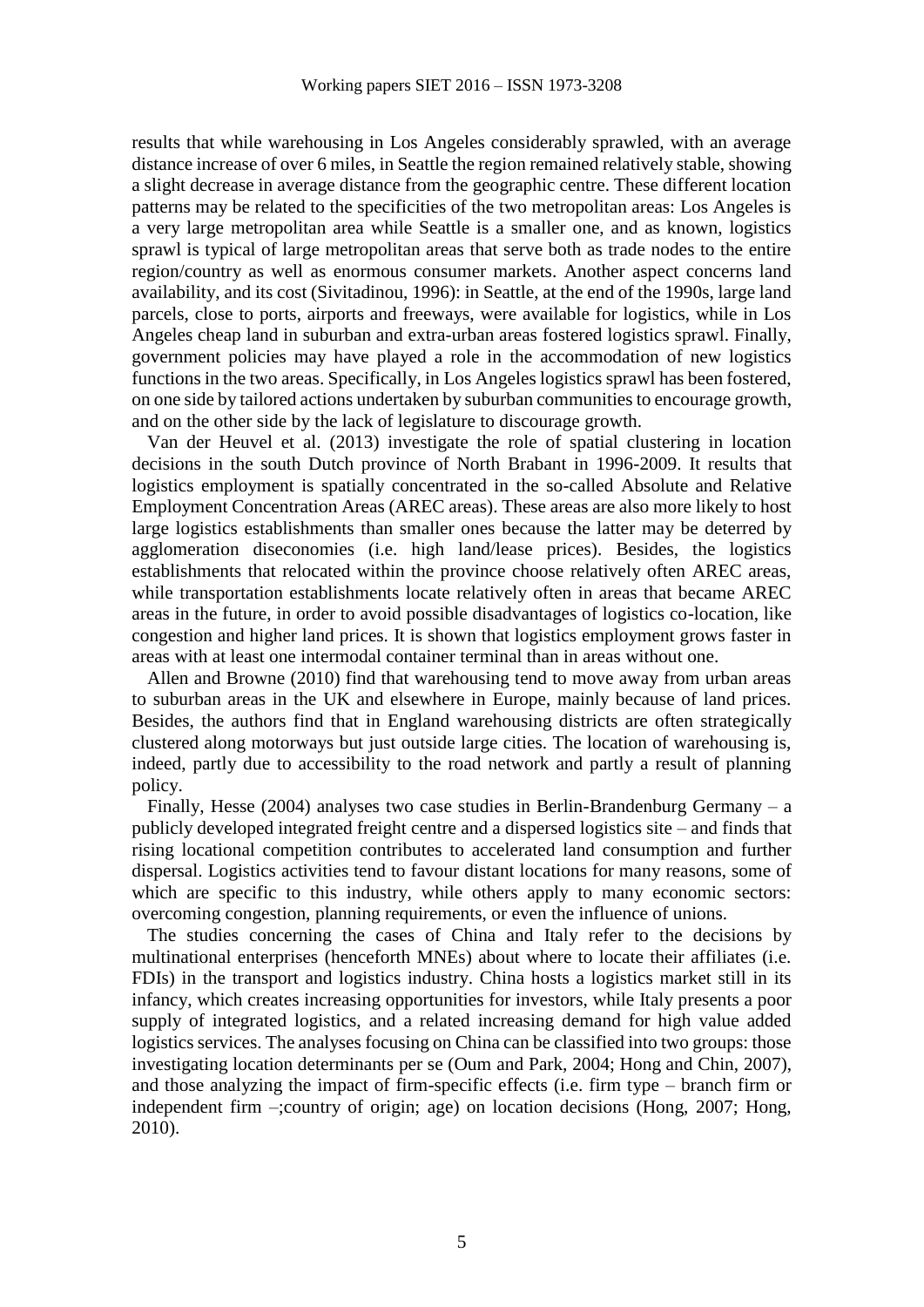Transport and logistics FDIs tend to be responsive to market size and market demand; they, therefore, prefer areas with strong industrial bases and tend to locate where the customers are willing to outsource logistics services to external providers (for a review see, Mariotti, 2015). The availability of skilled labour is an important location determinant, especially when inward FDIs are in the more value added activities (multimodal transport operators and freight forwarders), as in the Italian case. Also high labour costs deter inward FDIs in China, reflecting foreign investors' efforts to reduce operational costs (Hong, 2010). The number of existing logistics service providers may influence the location choice of foreign logistics firms, thus confirming the existence of agglomeration economies in logistics. Foreign investors, indeed, suffer from adverse asymmetry in information costs compared with insiders (Radner, 1992; Casson, 1994; Mariotti and Piscitello, 1995). Therefore, the opportunity to reduce information costs as well as to share spillovers from foreign agglomeration will be greater in areas affected by FDI penetration for a longer period (Guimarães et al., 2003; Hong, 2007; Mariotti et al., 2012). Besides, even cultural and geographical proximity (Hofstede, 1980) plays a key role: MNEs from Hong Kong, Macao and Taiwan are more likely to locate in Southern China.

Transportation infrastructures are important factors since they drive the internationalization of many service companies, especially in activities that require close relationships between customers and suppliers, and/or their geographical proximity (Oum and Park, 2004; Hong and Chin, 2007; Hong, 2007, 2010; Bowen, 2008; O'Connor, 2010; Mariotti et al., 2012). Government policy can be successful in attracting FDIs (Van Den Heuvel et al., 2013) by fostering, for ex-ample, the development of Special Economic Zones and Open Costal Cities, as in the case of China (Head and Ries, 1996; Hong and Chin, 2007).

Some distinctive characteristics of the logistics industry should be noted, such as the importance of good transport networks, an efficient bureaucracy as regards administrative and customs procedures, and a high degree of government regulation. This last, in fact, in the case of China, made roadway infrastructure an unimportant consideration before the mid-1990s. However, when the Chinese government reduced the restrictions about the provision of roadway transport services by foreign firms, transport conditions became a key consideration for inward FDIs (Hong, 2010).

## **3. Data**

 $\overline{a}$ 

Firm level data: Our firm level data comes from the SABI data base, which corresponds to the Iberian section of the Amadeus database. The database contains annual accounts of more than 1 million Spanish firms and includes their geographic co-ordinates, the year the firm was created and its industry among other firm-level characteristics.

To identify logistics firms we use the four-digit level of the 2009 National Classification of Economic Activities (CNAE 2009). SABI included 8,959 firms in Spain that belonged to the logistics sector (CNAE 5210-5229) in the year 2007.1 Of this, about 14% were warehousing and storage firms, 31% logistics firms providing services related to land transportation, 12% related to water transportation, 3% related to air transportation, 6% of logistics firms were engaged in cargo handling, and 34% in other transportation support

<sup>&</sup>lt;sup>1</sup> According to the Directorio Central de Empresas (DIRCE), there were 14,484 logistics firms in 2007.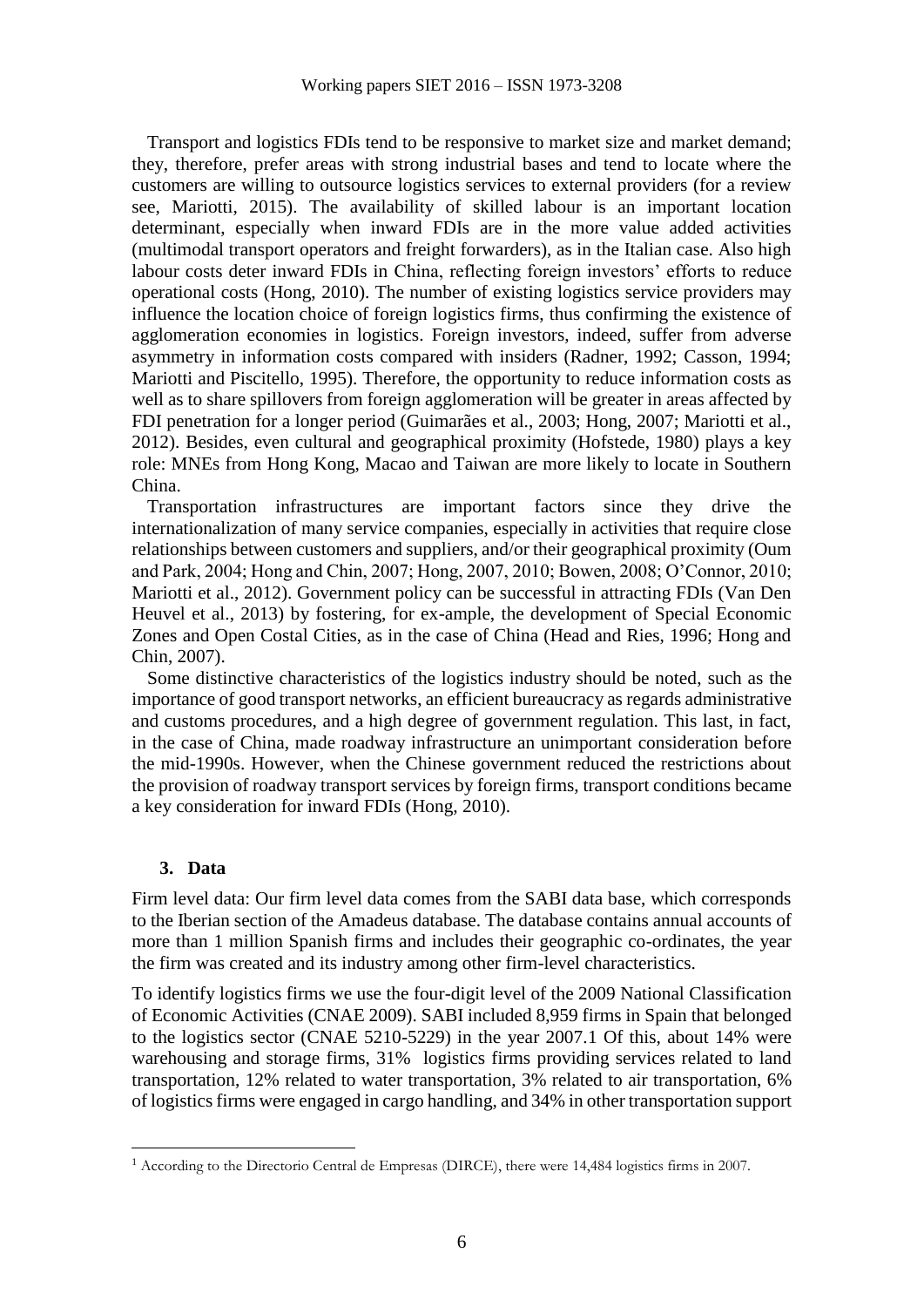activities. Note, we focus specifically on logistics firms. This group does not include transport operators.

Using the geographic coordinates, we have geo-coded all firms in ArcGIS.2 This allows us to relate our firm level data to geo-referenced digital vector maps of the Spanish transportation networks. Specifically we relate firms to the highway network (for more detail, see, Holl, 2016), airports and seaports. Note, we do not include the rail network in our analysis because it is generally not found significant for firm location, and it is not of great relevance for freight movements in Spain. Only approximately 4% of all merchandise movements in Spain are by rail, a percentage that is considerably below the EU average.

Having geo-coded data means, the exact distance from each firm to the transportation network can be calculated and the firm-level data can be integrated with other spatial data on a fine-grained spatial scale.

Accessibility variables: Our first measure of accessibility is closely related to the concept of market potential (Harris, 1954) where accessibility is determined by the distance to and the size of markets in alternative locations. Market potential in location j is the sum of the market size in all other locations Mk (proxied here by municipality population) divided by their distance djk to k. Distance here is measured by the travel time along the road network.

$$
MA_j = \sum_{k} \frac{M_k}{d_{jk}}
$$
 (1)

The measure reflects the volume of economic activity a given location has access to after taking into account the cost of overcoming distance.

With the current changes in industrial organisation towards increasingly interconnected production, transport and communication processes, location near specific transportation infrastructure such as highways, airports or seaports can provide additional advantages in terms of access to customers, production and value chains. Using our geo-coded firm level data together with the geo-coded transportation infrastructure, we have calculated the distance from each firm to its nearest highway, its nearest airport and its nearest seaport. 3

Municipality characteristics: Spain is divided into nearly 8.000 municipalities. We add controls regarding socio-economic and physical geography characteristics of municipalities that might influence the location of logistics firms. We also include data on the urban characteristics of municipalities. Here, we use the definition of Spanish urban areas from the AUDES methodology (Ruiz, 2010), which combines land use continuity and commuting criteria at the municipal level to establish central city (CBD) municipalities plus their surrounding built-up areas (suburban areas). With this information, we create three categories of municipalities: rural areas, suburban and CBD

 $\overline{a}$ 

<sup>2</sup> Note, we have used only firms in mainland Spain.

<sup>&</sup>lt;sup>3</sup> All airports with more than 1 million passengers in 2007 have been included. Alternatively, we have also tested for cargo airports but main results are very similar. All seaports of general interest to the state as outlined in the Ministry of Public Work's Annual Yearbooks have been included.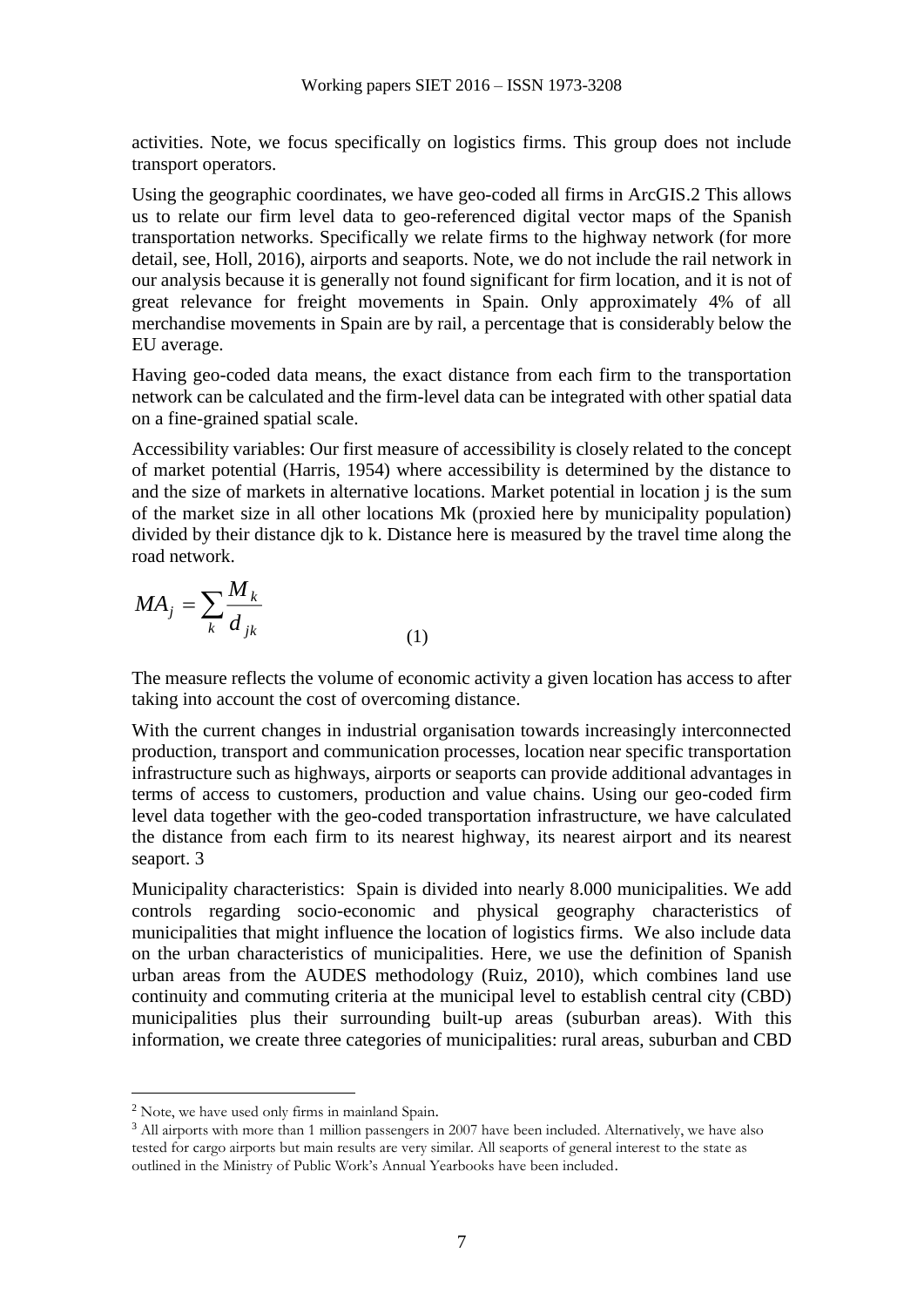municipalities. We furthermore calculate different distances to urban areas. Variable definitions and data sources are summarized in Appendix 1.

### **4. Empirical analysis**

Our empirical analysis is organized in two parts. First, we carry out an exploratory spatial analysis where we investigate the geography of logistics firms and compare their spatial pattern to the location patterns of other firms, namely, manufacturing firms, business firms and transport operators in the year 2007. Second, we estimate count data models to investigate the location determinants of new logistics firms that have been created in 2002-2007 (both years inclusive), and focus on the specific role of accessibility.

#### *4.1. Exploratory analysis of the location patterns of logistics firms*

Starting with our exploratory spatial analysis, Table 1 shows the distribution of logistics firms by municipalities. Logistics firms concentrate in a fairly small number of municipalities. More than 85% of Spanish municipalities have no logistics firms at all and about 10% of municipalities have less than 5 logistics firms. The remaining 1.7% of municipalities shows more than 10 logistics firms with 11 municipalities that have over 100 logistics firms. These 1.7% of municipalities concentrate three quarters of all Spanish logistics firms. Two municipalities stand out: Madrid and Barcelona each one house about 1,000 logistics establishments. Taking into account also their suburbs, the two urban areas house about a third of all logistics establishments. This numbers confirm the strong spatial concentration of logistics firms in specific urban areas (Bowen, 2008; Jing and Cai, 2010; van den Heuvel et. al., 2013).

| Number of new logistics firms | Municipalities |               |  |
|-------------------------------|----------------|---------------|--|
|                               | No             | $\frac{0}{0}$ |  |
| $\theta$                      | 6781           | 85.3          |  |
| $1$ to $5$                    | 897            | 11.3          |  |
| $5$ to $10\,$                 | 136            | 1.7           |  |
| $10$ to $20\,$                | 67             | 0.8           |  |
| $20 \text{ to } 100$          | 59             | 0.7           |  |
| 100 and more                  | 11             | 0.1           |  |

Table 1. Number of logistics firms by municipality: 2007

Next, we map our logistics firms (note, these are firms in SABI that were active in 2007) together with the 2007 road network (Figure 1 in Appendix). In addition to the concentration in the Madrid and Barcelona area, one can also observe some concentration around other major cities, but also along major transportation corridors. Figure 2 in Appendix provides a zoom-in for the Madrid and Barcelona area. Again, the relevance of the road network stands out.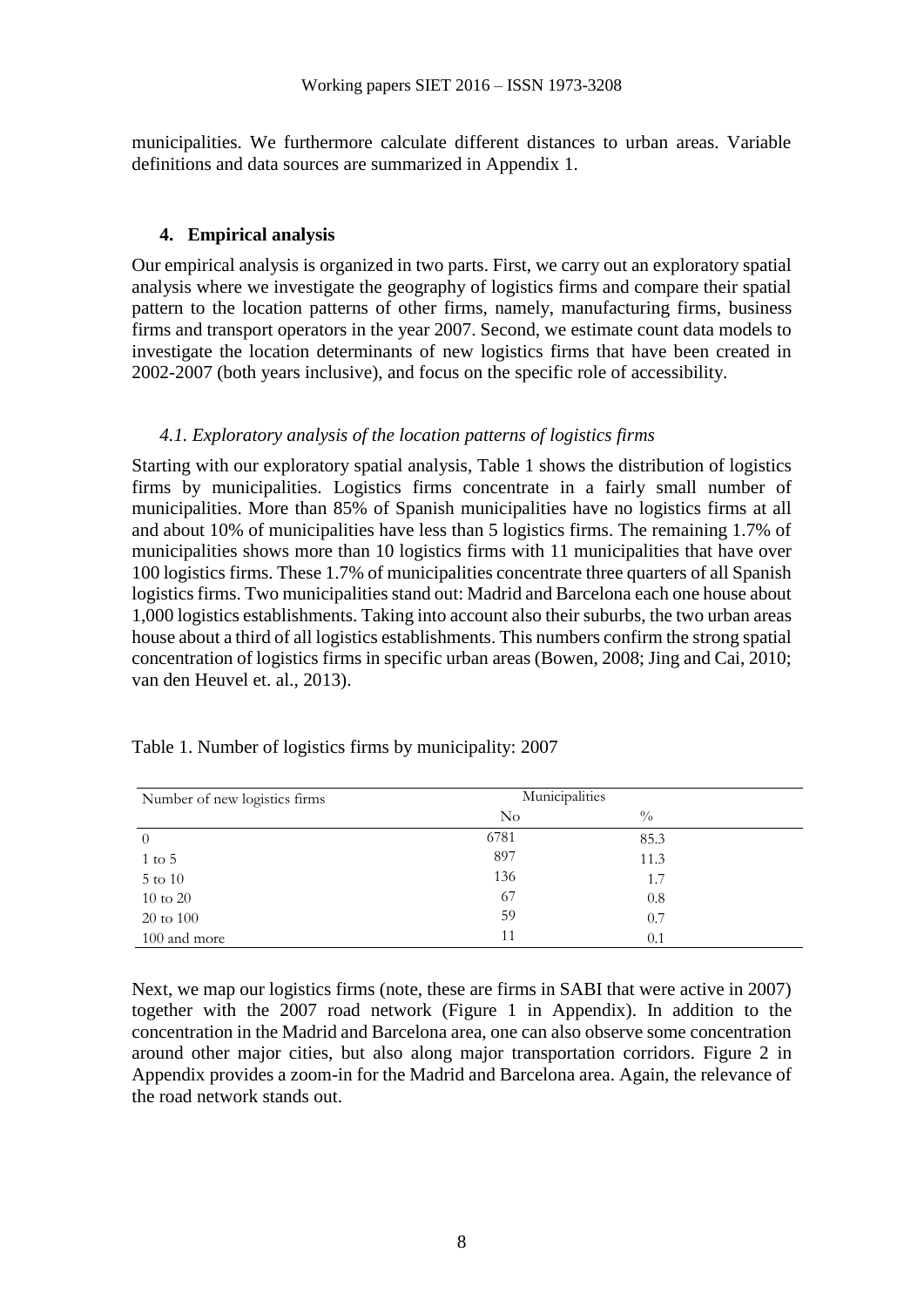|                                                                             | Manufacturing | Business services | Transportation sector | Logistics sector |
|-----------------------------------------------------------------------------|---------------|-------------------|-----------------------|------------------|
|                                                                             |               |                   |                       |                  |
| Mean distance to:                                                           |               |                   |                       |                  |
| 2007 Highway network                                                        | 4.5           | 2.8               | 4.9                   | 2.4              |
| Main airport                                                                | 53.2          | 39.0              | 56.6                  | 37.4             |
| Seaport                                                                     | 97.7          | 109.9             | 99.4                  | 93.3             |
| Province capital                                                            | 24.6          | 16.5              | 25.0                  | 16.2             |
| Main metropolitan CBD                                                       | 34.0          | 24.9              | 37.5                  | 23.2             |
| Urban areas CBD (AUDES)                                                     | 13.3          | 7.8               | 14.3                  | 8.0              |
| Mean population density of the<br>municipality where the firm is<br>located | 21.9          | 39.0              | 19.5                  | 41.6             |
| % of firms in:                                                              |               |                   |                       |                  |
| 1km from 2007 highway                                                       | 37.5          | 40.6              | 36.2                  | 46.0             |
| 5km from 2007 highway                                                       | 79.6          | 89.6              | 78.0                  | 91.7             |
| 10 km from 2007 highway                                                     | 88.2          | 94.8              | 86.4                  | 95.9             |
| Urban areas (AUDES)                                                         | 73.0          | 88.0              | 70.9                  | 89.1             |
| CBD location                                                                | 35.9          | 64.4              | 39.2                  | 62.1             |
| Suburban location                                                           | 37.1          | 23.7              | 31.7                  | 27.0             |
| Rural location                                                              | 27.0          | 12.0              | 29.1                  | 10.9             |

Table 2. The geography of logistics firms compared to other sectors: 2007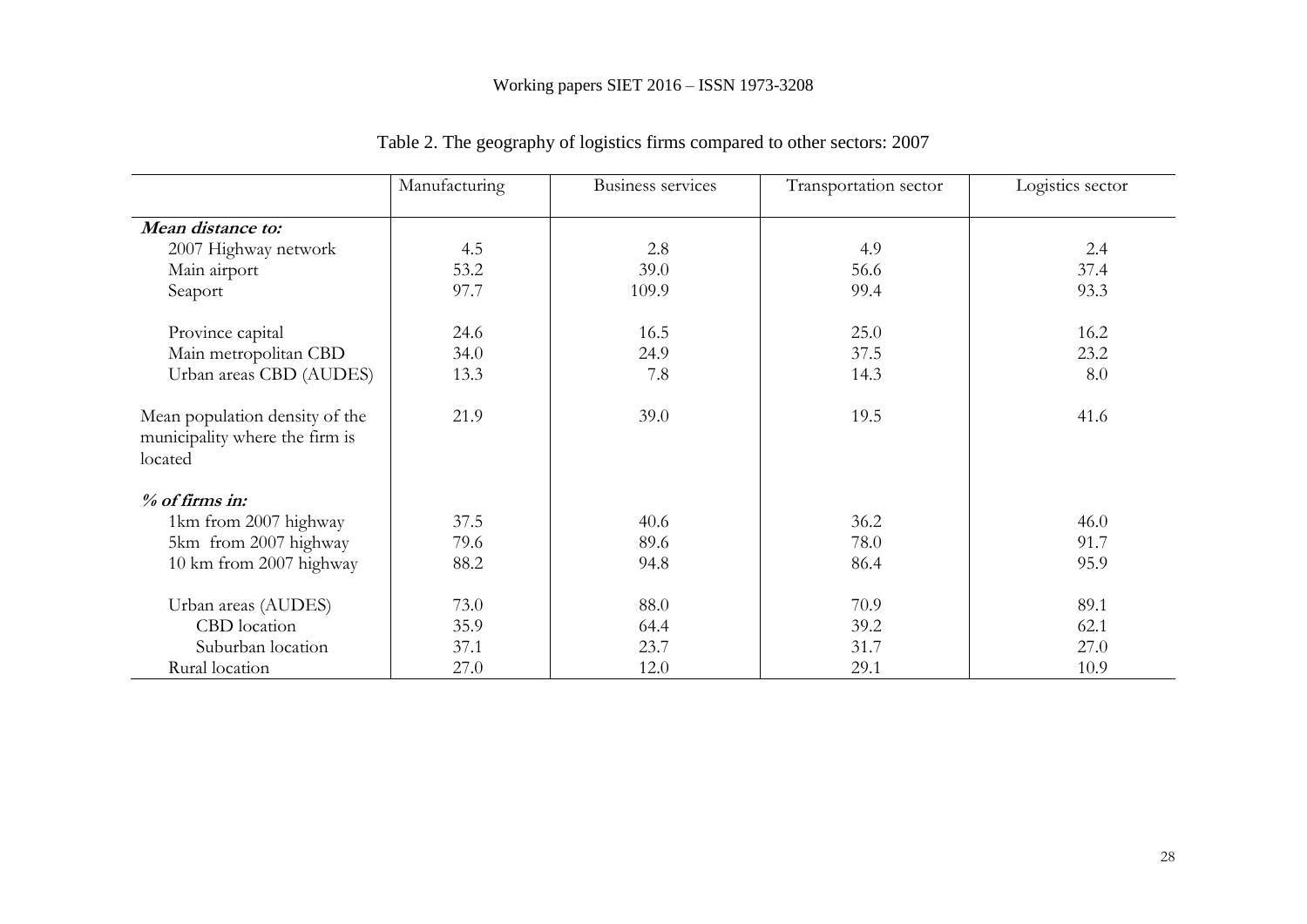## Working papers SIET 2016 – ISSN 1973-3208

|                                    | <b>Rural municipalities</b><br>without logistics firms | Rural municipalities with<br>logistics firms | t-test of means<br>difference | sig.  |
|------------------------------------|--------------------------------------------------------|----------------------------------------------|-------------------------------|-------|
| Market potential index             | 13.8                                                   | 14.8                                         | $-5.28$                       | $***$ |
| Highway distance                   | 26.7                                                   | 15.7                                         | 7.81                          | $***$ |
| Airport distance                   | 118.4                                                  | 83.2                                         | 9.87                          | ***   |
| Seaport distance                   | 153.7                                                  | 102.8                                        | 9.18                          | $***$ |
| Population                         | 1206.6                                                 | 9057.7                                       | $-42.15$                      | ***   |
| Population density                 | 28.8                                                   | 131.3                                        | $-14.10$                      | ***   |
| Manufacturing employment           | 82.4                                                   | 731.8                                        | $-34.45$                      | $***$ |
| Distance to urban CBD municipality | 41.1                                                   | 34.3                                         | 5.41                          | ***   |
| Distance to Madrid                 | 26.0                                                   | 33.0                                         | $-9.13$                       | $***$ |
| Distance to Barcelona              | 48.9                                                   | 52.7                                         | $-2.88$                       | ***   |

Table 3. Characteristics of rural municipalities with and without new logistics firm location between 2002-2007.

Note: \*\*\* significant at the 1% level; \*\* significant at the 5% level; \*significant at the 10% level. All characteristics refer to the year 2001.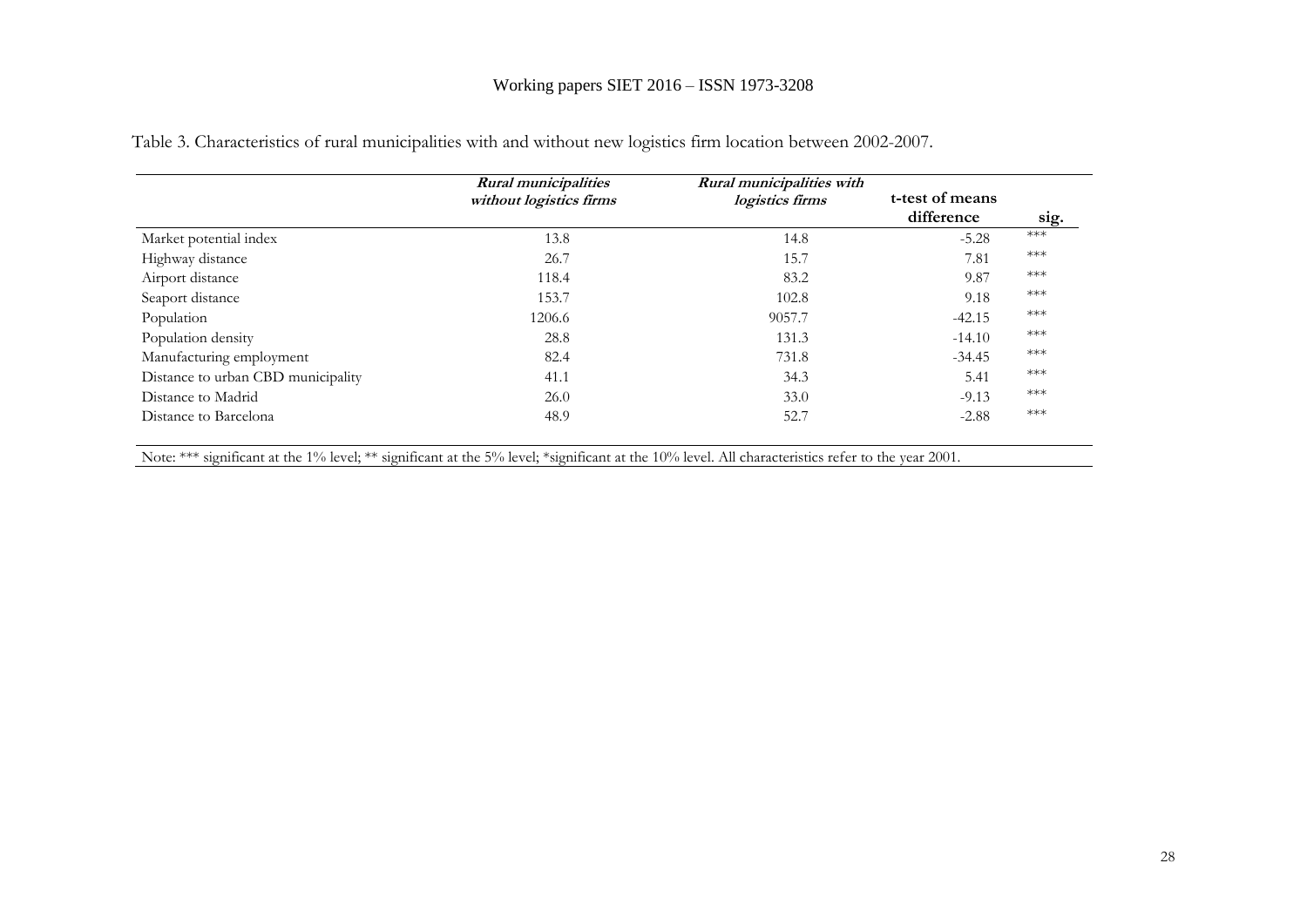In Table 2 we show the location pattern of the logistics sector to those of other sectors. Namely, we compare the logistics sector to manufacturing firms, business service firms and transport operators. First, we look at the mean distances of these firms in relation to the transportation networks. Logistics firms are on average located closer to each of the transportation infrastructure analyzed. Logistics firms locate closer to highways, airports and seaports than firms in other sectors. Looking at the percentage of firms that locates in a distance of 1, 5, and 10 kilometres from a highway, we can also see that logistics firms are strongly attracted to the highway network. More than 95% of our logistics firms are located within 10km of a highway and nearly half of our logistics firms are within 1 kilometre of a highway. Other sectors are also attracted to the highway network, but this attraction is particularly strong for logistics firms.

The logistics sector is also a typical urbanized sector. Looking at the mean population density of the municipality where the firm is located, one can observe that logistics firms are on average in municipalities with higher population density; even more than business service firms. About 89% of logistics firms are located in urban areas and only 11 % in rural areas. The logistics sector is considerably more urbanized than the manufacturing sector or the transportation sector in general.

Nevertheless, as shown in Figure 3 (in Appendix), this pattern has changed considerably over the last decades. Figure 3 plots the share of rural, suburban and CBD logistics firms according to their year of establishments. Logistics firms that had been established before 1982 showed a much stronger tendency to locate in CBD municipalities. 80% of them located in CBD municipalities, about 17% in suburban areas, and only 3% in rural areas. Over time, the percentage of CBD location has been falling to about 50%, while the percentage of logistics firms that located in suburban and rural municipalities has been increasing to 30 and 14.5% respectively. We also observe that since the 1980's, the average distance of new logistics establishments to the CBD of their closest urban area more than doubled with an increase from 4.8 kilometres to 10.4 kilometres. This shows that new logistics firms have located increasingly in suburban and extra-urban locations.

Even though the percentage of logistics firms locating in extra-urban locations is still relatively low, it is interesting to ask which type of logistics firms has located in rural areas and which type of rural municipalities has been able to attract logistics firms. Comparing the mean age of logistics firms in rural versus urban areas we observe that the mean age is considerably lower with 8.5 years compared to 12 years for urban logistics firms. This difference is much more pronounced than in other sectors. For example, in manufacturing, the difference is only 0.7 years, in the business service sector and in the transportation sector; in general the difference is about 1 year. We also observe that it is mainly logistics firms in warehousing and storage, related to land transportation, cargo handling and other transportation support activities that have located in rural areas. In contrast, logistics firms related to air and water transportation show a lower probability to locate in rural areas. Table 3 compares the characteristics of rural municipalities that have not received any new logistics firm in the period 2002-2007 to those rural municipalities that have received new logistics firms. First, we start with our accessibility variables. Rural municipalities that have received logistics firms have higher market potential and are significantly closer to highways, airports and seaports. They are also considerably larger in terms of population and manufacturing employment and have a much higher population density. In this sense, they are the least "rural" ones. They are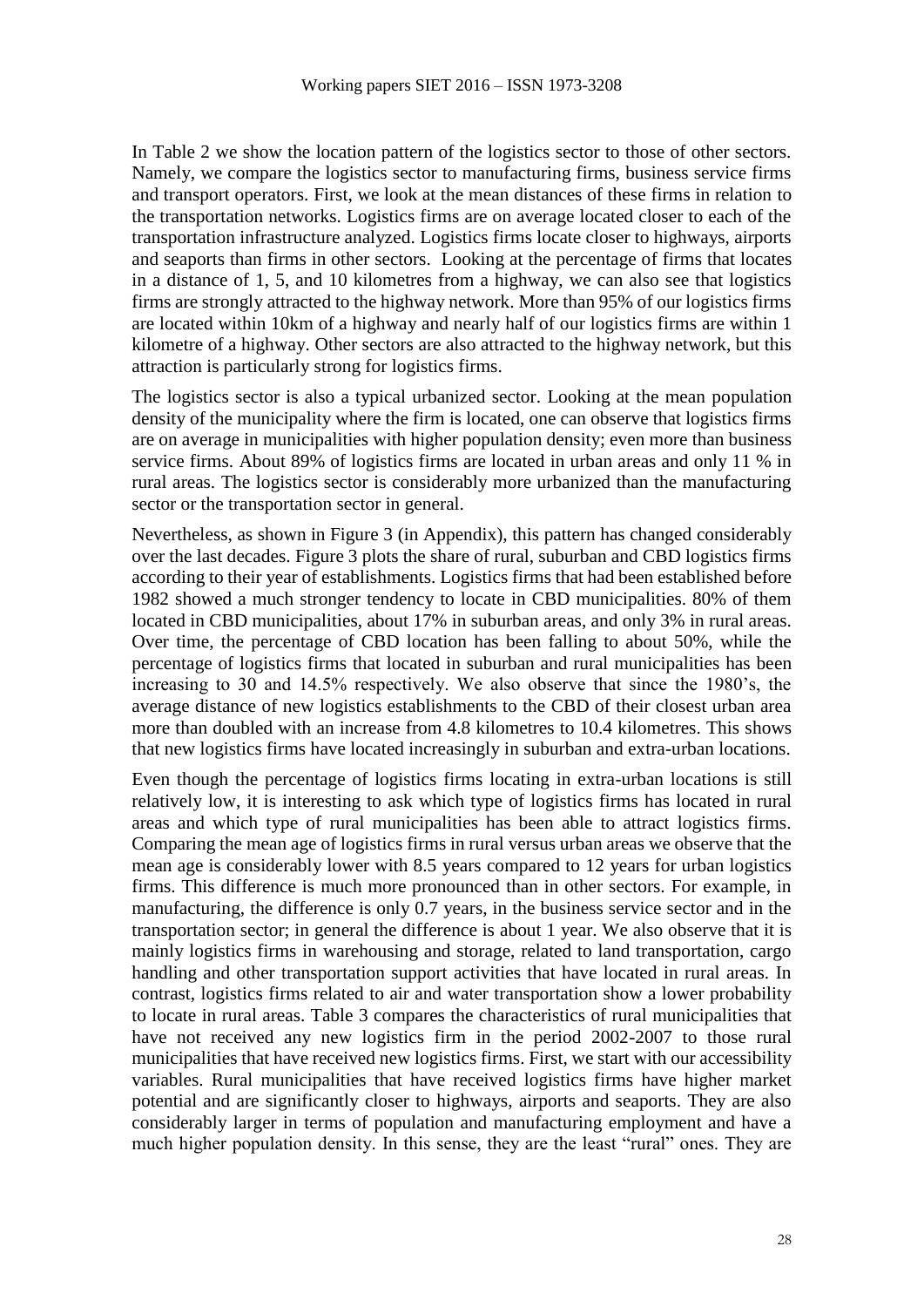furthermore closer to urban areas than rural municipalities that have not received any new logistics firms. However, they are at further distance from the two big metropolitan areas Madrid and Barcelona. This could indicate a certain shadow effect of these metropolitan areas.

#### *4.2. Modelling the location determinants of logistics firms*

Next, we investigate the location determinants of new logistics firms with a focus on accessibility and access to transportation infrastructure and urban structure. Here we analyze the location behaviour of new logistics firms that have been created between 2002-2007 (both years inclusive). Firm location is not a random process, but the result of profit maximizing location decisions, where the location decision is based on the future profits that a firm expects to earn in that location.

This profit-maximizing framework leads to McFadden's (1974) random profit maximization-based conditional logit model. However, the implementation of the conditional logit model faces several problems in cases like ours where we have a very large set of spatial alternatives. Alternatively, one can adopt a count data modelling approach. In this case, the dependent variable is the count of new logistics firms that have been established in a municipality. Count data can be approximated by a [Poisson](https://en.wikipedia.org/wiki/Poisson_distribution)  [distribution.](https://en.wikipedia.org/wiki/Poisson_distribution) More specifically, under certain condition a Poisson model will yield identical results as the conditional logit model (Guimarães et al., 2003; Schmidheiny and Brülhart, 2011).

We follow the count data approach and our estimating equation can be expressed as follows:

$$
n_{i2002-2007} = f(x_{j2001}) + \varepsilon_j
$$
\n(2)

where nj2002-2007 is the count of new logistics firms located in municipality j in our study period. xj2001 is a vector of municipality characteristics referring to the year before

the start of our analysis.  $\mathcal{E}_j$  is a random error term. The independent variables include in xj2001 are municipality characteristics that can be expected to affect the profits of logistics firms. Our focus lies on the role of our accessibility variables describe before. Furthermore, we include a number of variables to characterize the urban structure of municipalities. In addition, we include a set of control variables that can be classified in two groups: socio-economic controls and physical geography controls. Socio-economic controls reflect business conditions in the municipality and include base year municipality population and manufacturing employment together with the percentage of occupied population to indicate the size of the local market. We also account for education by including the percentage of graduates in the base year as a proxy of the qualification of the workforce and we include previous population growth. As for physical geography controls, we include in our analysis the municipality latitude and longitude, land area and altitude and the distance from the each municipality to the nearest coast.

One of the key characteristics of our data is that it is strongly over dispersed as already indicated in Table 1. Table 3 shows that the distribution of new logistics firms created in the period 2002-2007 is even more spatially concentrated in a relatively small number of locations. Indeed, the mean number of new logistics firms per municipality in our study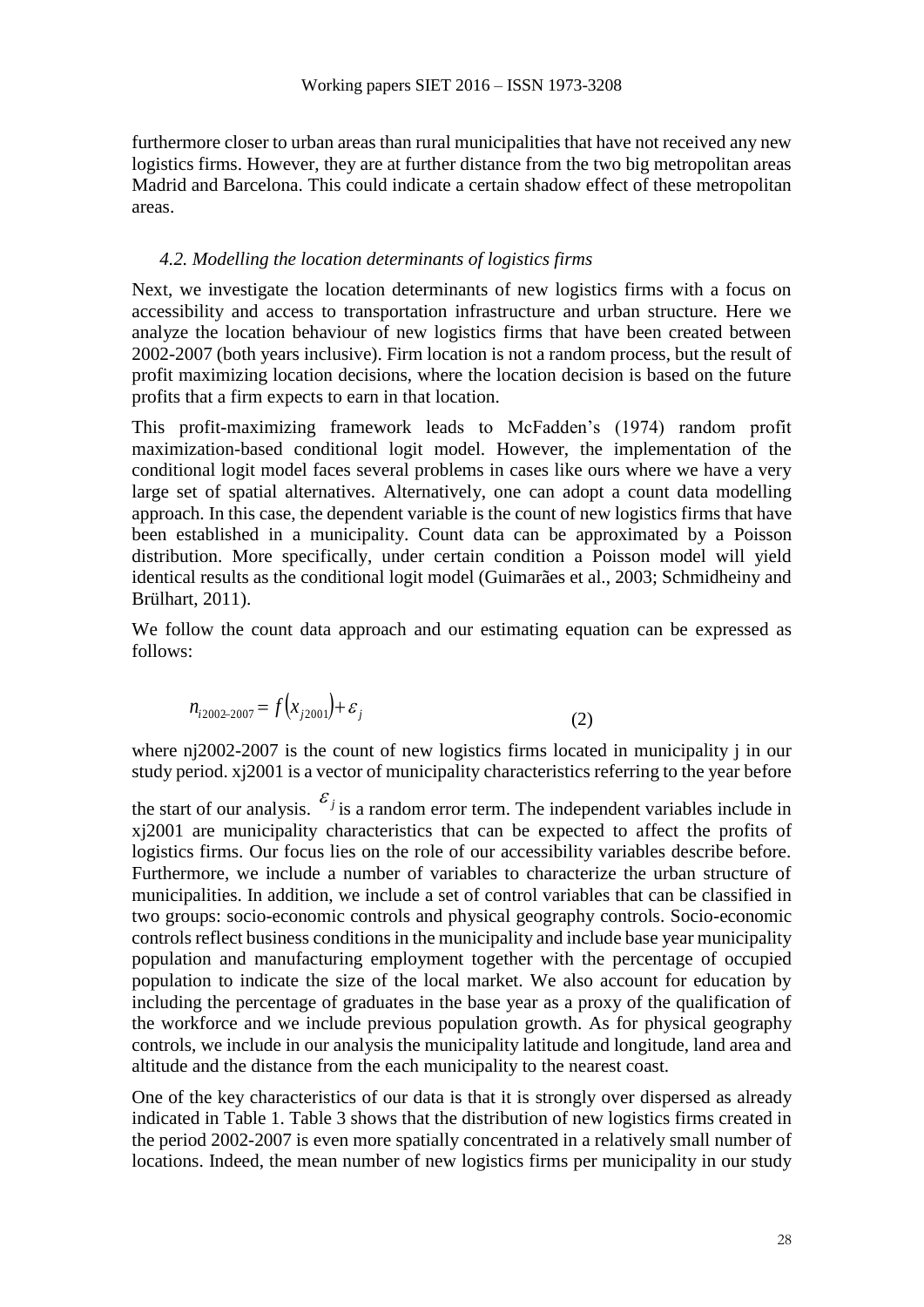period is 0.3, while the standard deviation is 3.9. Only 697 municipalities have received a new logistics firm over the period analyzed. Moreover, 30 municipalities concentrate about 95% of all new logistics firm locations. Only two municipalities – Madrid and Barcelona – show over 100 newly created logistics firms over this period. Together they account for about 43% of new logistics firms created in the 2002-2007 period.

In the Poisson model the mean and the variance are constrained to be equal. In our data, this assumption is however violated due to over-dispersion. The negative binomial model relaxes this restriction. In order to further test if the number of zeroes is in excess of what would be expected from a negative binomial model, we also run a zero-inflated negative binomial model and test whether it better predicts our dependent variable than a standard negative binomial model. The zero outcome of logistics location can arise from two underlying responses. Some municipalities may never attract a logistics firm and the outcome will always be zero. One could think about remote rural areas or mountainous municipalities, which would not even be considered by logistics firms in their location choice process. If the municipality has, however, some attraction potential, we could still observe a zero outcome in the period considered, but the municipality could have attracted logistics firms in different periods. A zero-inflated model allows distinguishing between these two processes. First, a logit model is generated for the "certain" zero cases, predicting whether a municipality would be in this group. Here we include as additional inflation variable the stock of logistics firms in 2001. Then, a negative binomial model is generated predicting the counts of new logistics firms for those municipalities that are not "certain" zeros. To test for the choice between the negative binomial and the zeroinflated negative binomial we use Vuong's (1989) likelihood ratio test for non-nested models. 4

### *4.3. Estimation results*

 $\overline{a}$ 

Table 4 shows our estimation results. We first present in column 1 the results from the estimation of the Poisson (POIS) model. However, we cannot maintain the null hypothesis of equi-dispersion and therefore proceed with the estimation of the negative binomial (NBREG) model (column 2). Columns 3 to 7 show the results from the zeroinflated negative binomial model (ZINB). The Vuong test compares the zero-inflated negative binomial model to a standard negative binomial model. Since the z-value is significant in all our specifications, the Vuong test shows that the zero-inflated negative binomial provides a better fit than the standard negative binomial. We therefore base our discussion of how accessibility and urban structure affect logistics firm location on the results of the different specification of the ZINB model.

In column 3 we only include our accessibility variables. Province fixed effects are included as control. Market potential shows the expected positive effect and the distances to the nearest highway, airport and seaport are all statistically significant and negative indicating that logistics firms prefer locating close to transportation infrastructure.

In column 4 we add variables characterizing the urban structure. Specifically we include a dummy for CBD municipalities (excluding Madrid and Barcelona) and two dummies for municipalities that are within a distance of 20km from Madrid and Barcelona, respectively. These dummies are highly significant and positive. Despite a certain

<sup>&</sup>lt;sup>4</sup> We have also tried to estimate hurdle models, however, we were unable to achieve convergence in these models.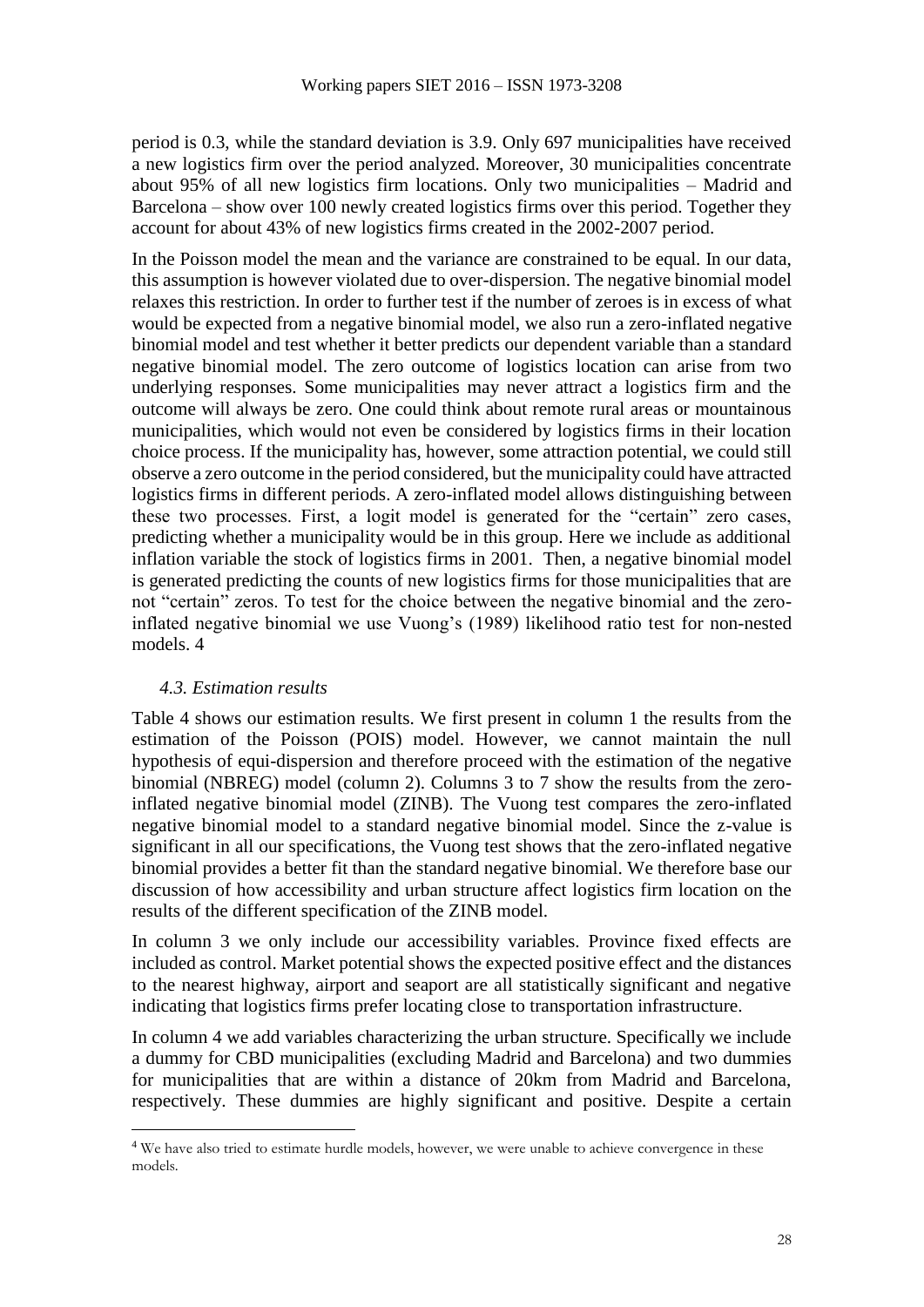tendency of logistics firms to locate increasingly also in rural areas, urban areas are still the main attractions for logistics firms. Conditional on the urban characteristics of the location, access to transportation infrastructure remains statistically significant. However, market potential is no longer significant once the urban structure is controlled for. This might be due to certain correlation between market potential and urbanity. In column 5 we experiment with a slightly different characterization of urban structure. We include three separate dummies for CBD municipalities: one for Madrid, one for Barcelona and one for the remaining CBD municipalities and we add dummies for suburban areas. In the case of Madrid and Barcelona we add dummies for municipalities that fall into a distance of 20 kilometres. In the case of the remaining urban areas – which are all considerably smaller - we allow for a influence area of 10 kilometres. These results confirm the strong attraction of logistics firm to the Madrid and Barcelona area. The dummy variable for other CBD municipalities remains significant but their surrounding areas have not shown a higher probability of attracting logistics firms than rural areas, which are the comparison group. Results regarding our accessibility variables remain virtually unchanged. In column 6 we add our geographic controls to the estimation. Results remain very similar. Only the market potential variable gains now again significance. However, once we also add socio-economic controls in column 7 this significance of the market potential variable is again lost. All other results are robust to the inclusion of geographic and socio-economic controls. The ambiguous findings regarding market potential are most likely because market potential is highest in the large urban and metropolitan areas, which is captured in part by our urban structure dummies, and market potential is correlated with our socio-economic controls. Nevertheless, including our detailed geographic and socio-economic controls reduces potential endogeneity problems. For example, transportation infrastructure is likely to be placed in areas of high economic activity which is controlled for by our socio-economic base year controls. High economic activity in an area in turn will also be an attraction factor for logistics firms.

Our results indicate a clear role of transportation infrastructure as determinant of logistics firm location. Since logistics is about managing the supply chains from raw materials to the final product and service delivery, and this is expected to happen at ever-faster speed, the logistics sector is reliant on good access to fast and efficient transportation infrastructure.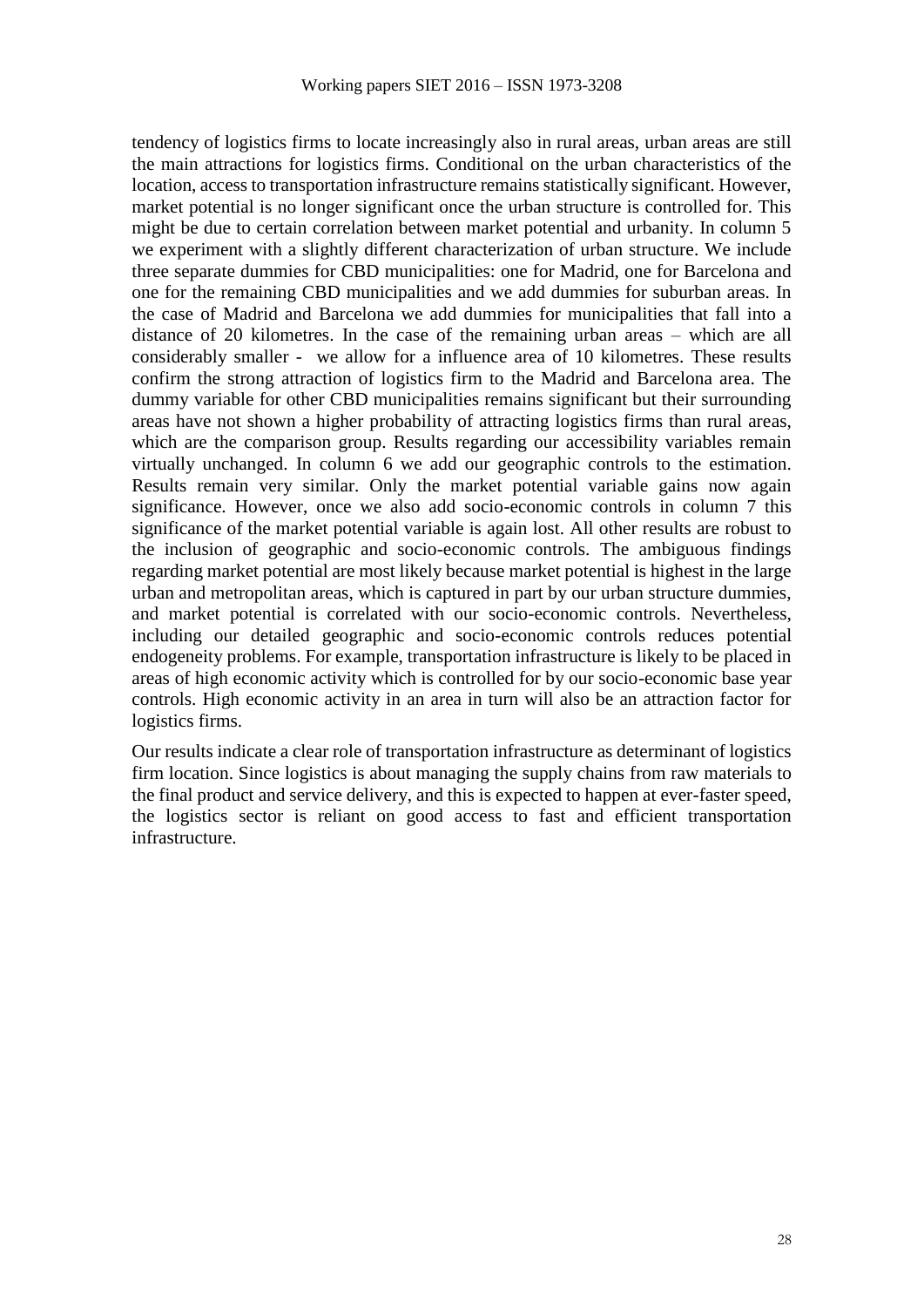|                                          | <b>POIS</b>            | <b>NBREG</b>           | <b>ZINB</b>            | <b>ZINB</b>             | <b>ZINB</b>            | <b>ZINB</b>            | <b>ZINB</b>           |
|------------------------------------------|------------------------|------------------------|------------------------|-------------------------|------------------------|------------------------|-----------------------|
|                                          | (1)                    | (2)                    | (3)                    | (4)                     | (5)                    | (6)                    | (7)                   |
| Accessibility:                           |                        |                        |                        |                         |                        |                        |                       |
| log (market potential)                   | 0.169                  | 1.108**                | $0.351**$              | $-0.200$                | 0.149                  | $0.444**$              | $-0.210$              |
|                                          | (0.529)                | (0.454)                | (0.177)                | (0.180)                 | (0.180)                | (0.222)                | (0.222)               |
| log (highway distance)                   | $-0.390***$            | $-0.630***$            | $-0.337***$            | $-0.158***$             | $-0.118***$            | $-0.125***$            | $-0.067**$            |
|                                          | (0.055)                | (0.075)                | (0.050)                | (0.039)                 | (0.036)                | (0.035)                | (0.031)               |
| log (airport distance)                   | $-0.391***$            | $-0.383***$            | $-0.250***$            | $-0.155***$             | $-0.137***$            | $-0.147***$            | $-0.096***$           |
|                                          | (0.108)<br>$-0.429***$ | (0.120)<br>$-0.549***$ | (0.061)<br>$-0.097***$ | (0.051)<br>$-0.160***$  | (0.045)<br>$-0.148***$ | (0.044)<br>$-0.147***$ | (0.035)<br>$-0.074**$ |
| log (seaport distance)                   | (0.104)                | (0.093)                | (0.034)                | (0.041)                 | (0.037)                | (0.049)                | (0.037)               |
| Urban structure:                         |                        |                        |                        |                         |                        |                        |                       |
| CBD dummy (without                       |                        |                        |                        | $2.049***$              | $2.023***$             | $1.663***$             | $0.238*$              |
| Madrid and Barcelona)                    |                        |                        |                        | (0.121)                 | (0.116)                | (0.115)                | (0.134)               |
| Within 20km of Madrid (incl.             |                        |                        |                        | 3.246***                |                        |                        |                       |
| Madrid)                                  |                        |                        |                        | (0.258)                 |                        |                        |                       |
| Within 20km of Barcelona                 |                        |                        |                        | $2.004***$              |                        |                        |                       |
| (incl. Madrid                            |                        |                        |                        | (0.241)                 |                        |                        |                       |
| CBD dummy Madrid                         |                        |                        |                        |                         | 5.744 ***              | 4.838***               | $1.601***$            |
|                                          |                        |                        |                        |                         | (0.841)                | (0.776)                | (0.578)               |
| CBD dummy Barcelona                      |                        |                        |                        |                         | 4.490***               | 3.658***               | $1.403**$             |
|                                          |                        |                        |                        |                         | (0.848)                | (0.779)                | (0.564)               |
| Around 20km of Madrid                    |                        |                        |                        |                         | $1.645***$             | $1.612***$             | $0.432*$              |
|                                          |                        |                        |                        |                         | (0.274)<br>1.092***    | (0.293)<br>$1.057***$  | (0.262)<br>$0.388**$  |
| Around 20km of Barcelona                 |                        |                        |                        |                         | (0.241)                | (0.234)                | (0.201)               |
| Around 10km of other CBD's               |                        |                        |                        |                         | $-0.088$               | 0.131                  | $-0.150$              |
|                                          |                        |                        |                        |                         | (0.107)                | (0.108)                | (0.097)               |
| Additional inflation variable            |                        |                        |                        |                         |                        |                        |                       |
| Stock of logistics firms <sub>2001</sub> |                        |                        | $-2.354***$            | $-2.390***$             | $-2.209***$            | $-1.750***$            | $-0.907***$           |
|                                          |                        |                        | (0.292)                | (0.336)                 | (0.289)                | (0.237)                | (0.237)               |
| Province fixed effects                   | Y                      | $\overline{Y}$         | $\overline{Y}$         | $\overline{\mathrm{Y}}$ | $\overline{Y}$         | $\overline{Y}$         | Y                     |
| Geographic controls                      | ${\bf N}$              | ${\bf N}$              | N                      | $\mathbf N$             | $\mathbf N$            | Y                      | $\mathbf Y$           |
| Socio-economic controls                  | $\mathbf N$            | N                      | N                      | $\mathbf N$             | $\mathbf N$            | N                      | Y                     |
| Observations                             | 7936                   | 7936                   | 7936                   | 7936                    | 7936                   | 7939                   | 7639                  |
| Pseudo R-squared                         | 0.387                  |                        |                        |                         |                        |                        |                       |
| Log likelihood                           | $-5871.7$              | $-2959.9$              | 2693.9                 | 2438.9                  | 2395.3                 | 2303.9                 | 2065.8                |
| Vuong Test- ZINB v NegBin                |                        |                        | 12.8***                | $12.2***$               | 11.9***                | $10.1***$              | $6.7***$              |

|  | Table 4: Logistics firm location: Poisson, negative binomial and zero inflated negative |  |  |  |  |  |
|--|-----------------------------------------------------------------------------------------|--|--|--|--|--|
|  | binomial estimation                                                                     |  |  |  |  |  |

Note: (1) Robust standard errors reported in parenthesis. Significant coefficients are indicated by \*\*\*, \*\*, \*, for significance at the 1%, 5% and 10% level, respectively. (2) Geographic controls include: *Latitude, Longitude, Distance to the coast, Land area, Altitude.* (3) Socio-economic controls include: *log of 2001 municipality population, log of 1991-2001 population growth, log of 2001 manufacturing employment, percentage of graduates in 2001, percentage of occupied population in 2001*.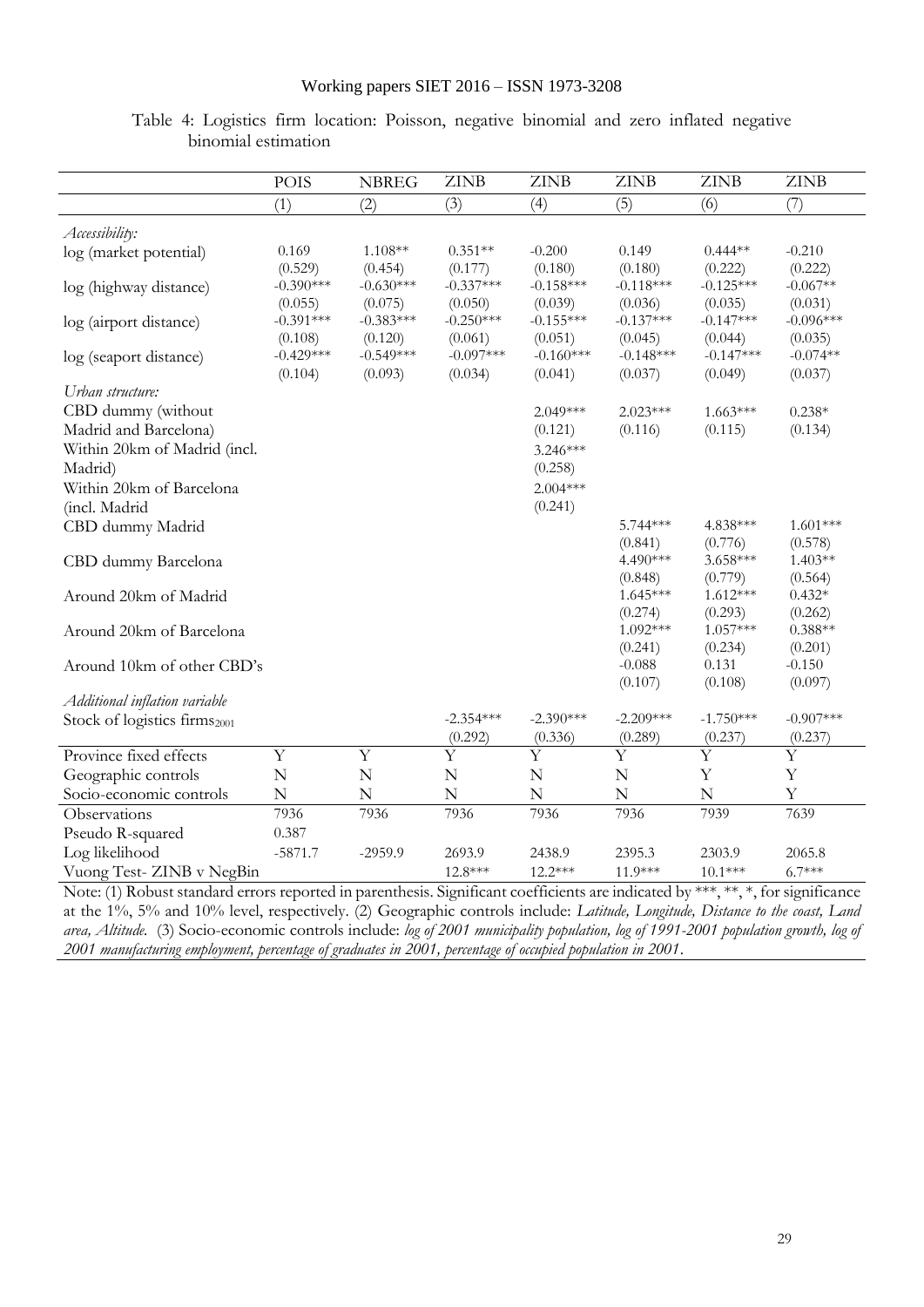### **5. Conclusion**

The literature on firm location has mainly concerned the manufacturing industry, and recently the service sector, while little evidence has yet been provided on the logistics sector. The few studies on the topic refer mainly to logistics sprawl of warehousing activities at the regional/metropolitan level and to the location determinants of transport and logistics FDIs in China and Italy.

However, in the globalized world, where the demand for "logistics floor space" is expected to grow substantially, understanding the location decisions of logistics firms is important for society. Besides, it cannot be denied the positive contribution of logistics to global economic growth as well as of ICT and logistics to the global production efficiency.

Within this context, the present paper contributes to the literature empirically by investigating the geography of logistics firms and the role played by accessibility using geo-referenced firm level data along with detailed information on transport infrastructure for the whole of Spain. To reach this goal, a spatial analysis together with a count data modelling approach has been adopted. The spatial analysis refereed to the year 2007 and confirmed a strong concentration of logistics firms in the main urban areas – with Madrid and Barcelona hosting one third of the establishments –, in major cities and along major transportation corridors, with a preference for the highway network. Besides, if compared to the manufacturing, business and transport sectors, logistics firms are more urbanized. However, this trend started decreasing since the 1980s in favour of suburban and extraurban locations. Specifically, rural areas with good accessibility, higher market potential, and higher proximity to urban areas began to attract warehousing, storage, cargo handling operations, and other transport support activities.

The results of the spatial analysis are corroborated by the count data modelling approach focusing on the new logistics firms that have been created in the period 2002-2007. Access to transportation infrastructure and proximity to urban areas (especially Madrid and Barcelona) are important location determinants for logistics firms, thus confirming the attitude of this sector, which is market oriented, to be located in or close to urban areas. Our results confirm that transportation accessibility is crucial for the emergence of logistics clusters.

Nevertheless, as suggested by the literature, logistics sprawl is occurring too: these firms are increasingly privileging suburban locations and, to some extent, rural locations with good accessibility to the detriment of central cities, likely due to their lower factor prices and land availability. These results are meaningful for policymakers: the location of logistics activities raises land consumption, contributes to urban sprawl, and is a generator of negative external costs for the community. Besides, it shapes the demand for freight transport and deeply influences the feasibility of a shift of freight transport towards more sustainable modes of transport (European Commission, 2011).

Further research might investigate whether government policies might have played a role in accommodating new logistics firms in Spain, and how and to what extent tailored planning policies might reduce land consumption sprawl as well as the collective costs. Besides, an analysis of the new established firms in other sectors (i.e. manufacturing, retail, business) in the period of analysis (2002-2007) might help improving further our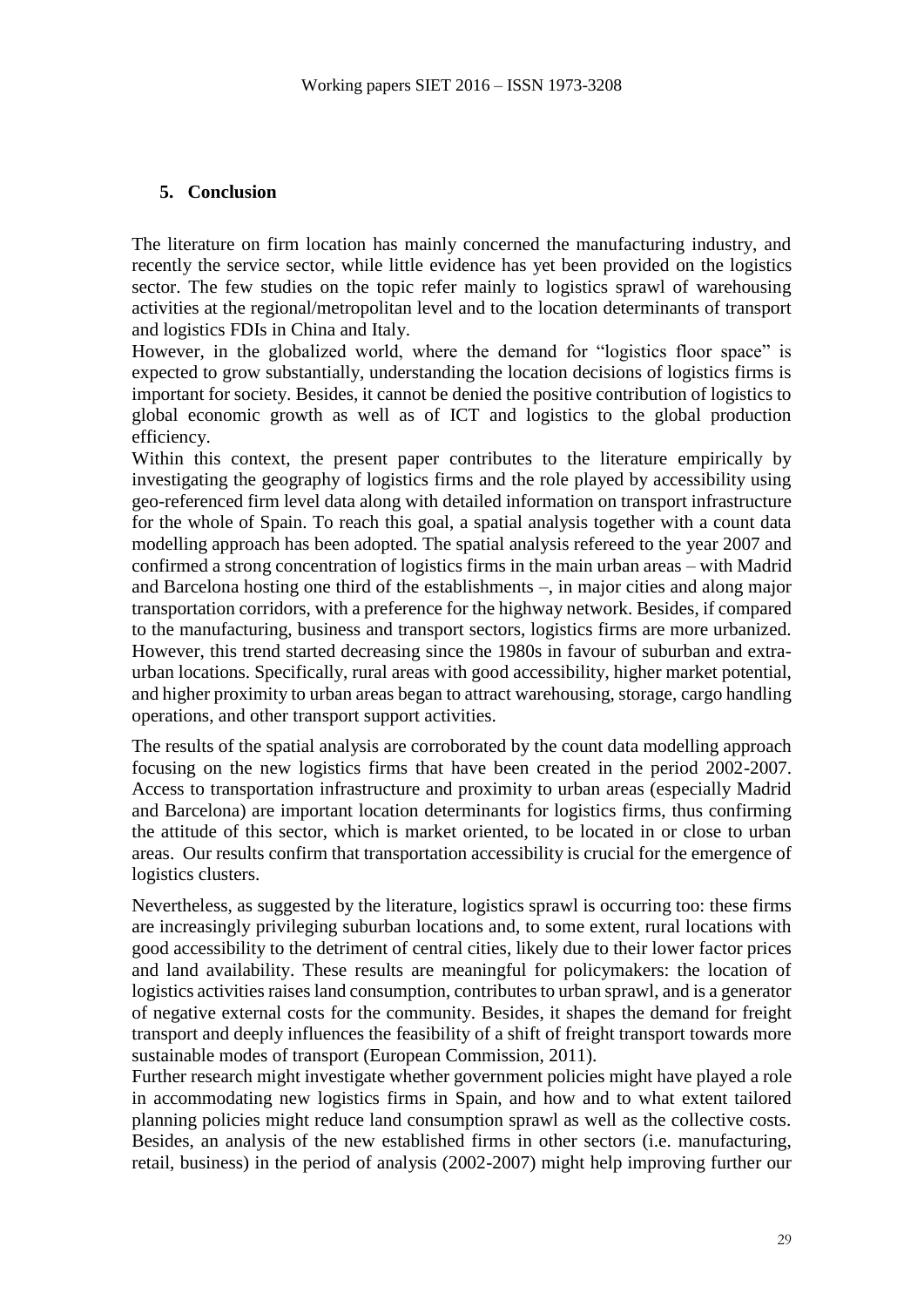understanding of whether and how the logistics' location behaviour differs from the other sectors' location behaviour. Investigating the relationship between location dynamics and logistics firms' heterogeneity (domestic vs. foreign owned firms) might also provide useful information to government policy makers in predicting future location patterns. In the case of FDIs, for instance, appropriate public policies might be designed to influence their future location decisions.

A final note of caution must be added. We cannot be completely sure that the relationships that we have observed in our analysis between logistics firm location and our accessibility measures are causal. More research still needs to be done in this field to address remaining concerns regarding the endogeneity in infrastructure placement and thus the potential for reverse causality between accessibility and logistics location.

### *References*

- Allen, J., and Browne, M. (2010) Considering the relationship between freight transport and urban form. Green Logistics Report: http://www.greenlogistics.org/themesandoutputs/wm9/downloads/Freight%20transpor t%20and%20urban%20form%20Final%20September%202010.pdf.
- Arndt, S.W., and Kierzhowsky, H. (2001) Fragmentation. New Production Patterns in the World Economy. Oxford: Oxford University Press.
- Arnold, J., Arvis, J. F., and Mustra, M.A. (2010) Trade and Transport Facilitation Assessment: A Practical Toolkit to Improve the Trade Logistics and Competitiveness of Countries, Herndon, VA, USA: World Bank Publications.
- Arvis, J. F. Mustra M.A., Panzer J., Ojala L., Naula T. (2007) Connecting to compete: trade logistics in the global economy, Washington: The World Bank. International Trade Department, Washington DC.
- Bonacich, E. and Wilson, J.B. (2008) Getting the Goods: Ports, Labor, and the Logistics Revolution, Ithaca, NY, USA: Cornell University Press. p 241.
- Boscacci F., Maggi E., Mariotti I. (2009) Le determinanti localizzative delle imprese logistiche a capitale estero presenti in Italia. In Marletto G., Musso E. (a cura di), Trasporti, ambiente e Territorio. La ricerca di un nuovo equilibrio, Franco Angeli, Milano, pp. 267-275.
- Bowen J.T. (2008) Moving places: the geography of warehousing in the US, Journal of Transport Geography 16: 379-387.
- Brouwer A., Holl A., Mariotti I. (2013) What drives logistics employment growth? An empirical investigation in the EU. In Bergantino A.S., Carlucci F., Cirà A., Marcucci E., Musso E. (a cura di), I sistemi di trasporto nell'area del Mediterraneo: infrastrutture e competitività, Franco Angeli, Milan, pp. 138-148.
- Casson M. (1994) Why are firms hierarchical?, Journal of the Economics of Business, 1, 1: 47-76.
- Coto-Millàn P., Fernandez X.L., Pesquera M.A., Agueros M. (2015) Impact of logistics on technical efficiency of world production (2007-2012), Netw Spat Econ , DOI 10.1007/s11067-015-9306-6, pp.1.15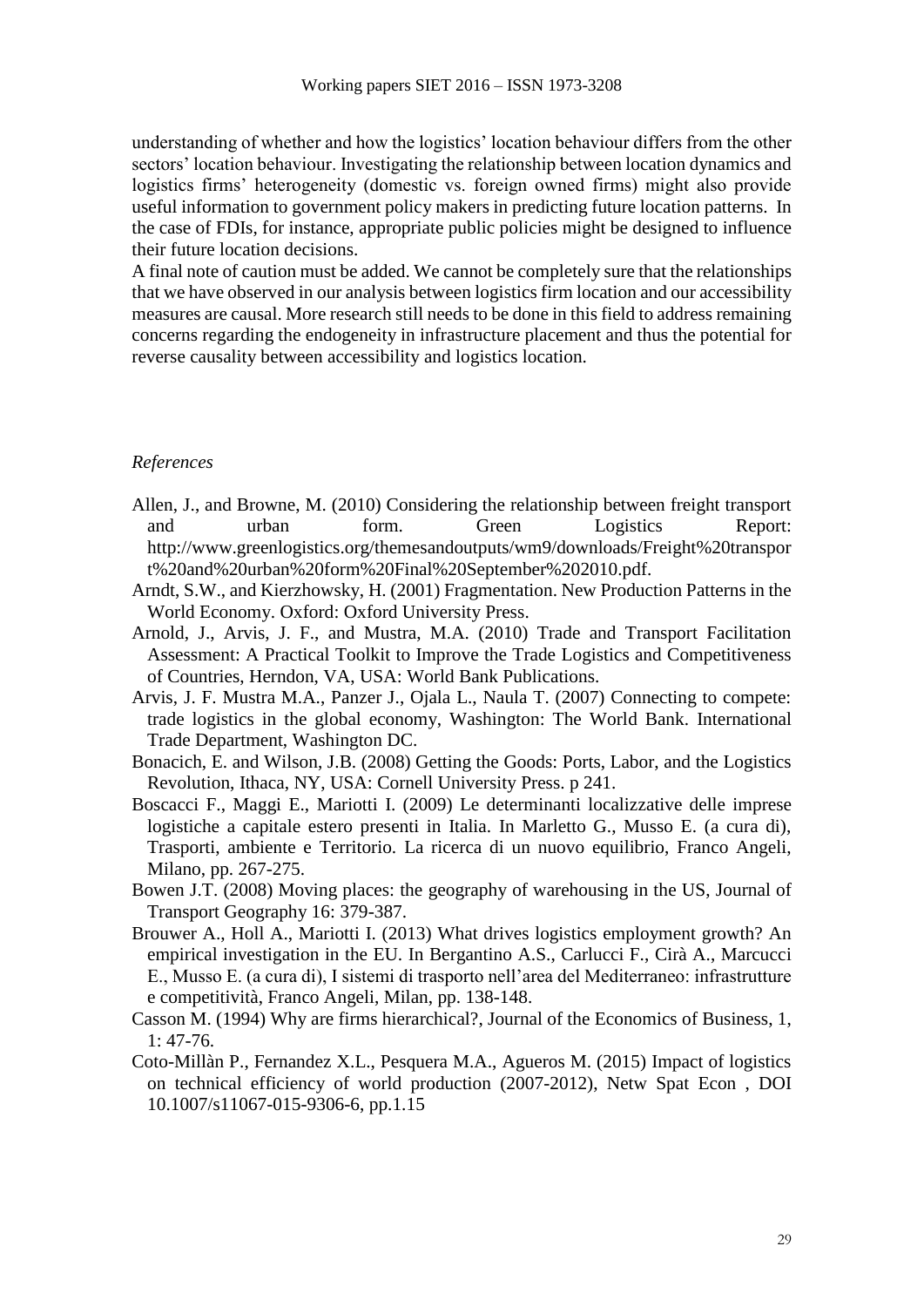- Dablanc, L. S. Ogilvie, A. Goodchild (2014) Logistics Sprawl: Differential Warehousing Development Patterns in Los Angeles and Seattle, Transportation Research Board, 2410: 105–112.
- Dablanc L., Ross C. (2012) Atlanta: A Mega Logistics Center in the Piedmont Atlantic Megaregion (PAM). Journal of Transport Geography, 24, pp.432–442.
- Daniels, P.W. (1985). Service Industries: A Geographical Appraisal. Methuen & Co, New York.
- European Commission (2011) Roadmap to a single European transport area Towards a competitive and resource efficient transport system. White Paper, including the Impact Assessment, Brussells.
- Ferrari C., Parola F., Tei A. (2011) Northern Africa and International Trade Networks: Port Investments and Market Opportunities. In: T. NOTTEBOOM. Current Issues in Shipping, Ports and Logistics. University Press Antwerp, ANTWERP: pp. 203-220.
- Glaeser, E.L. and Kohlhase, J.E. (2004) Cities, regions and the decline of transport costs. Papers in Regional Science 83: 197–228.
- Groot H.L.F. (2001) Macroeconomic consequences of outsourcing: an analysis of growth, welfare and product variety, De Economist, 149 (1): 53-79.
- Guimarães, P., Figueiredo, O., Woodward, D.P. (2003) A Tractable Approach to the Firm Location Decision Problem, Review of Economics and Statistics 85 (1): 201-204.
- Harris, C.D. (1954) The market as a factor in the localization of industry in the United States, Annals of the Association of American Geographers 44(4), 315-348.
- Head K., Mayer T. (2004) Market Potential and the Location of Japanese Investment in the European Union, The Review of Economics and Statistics, MIT Press, vol. 86(4): 959-972.
- Head K. and Ries J. (1996) Inter-city competition for foreign investment: static and dynamic effects of China's incentive areas, Journal of Urban Economics 40: 38–60.
- Helg, R. and Tajoli, L. (2005) Patterns of international fragmentation of production and the relative demand for labor, North American Journal of Economics and Finance 16: 233-254.
- Hesse M. (2004) Land for logistics: locational dynamics, real estate markets and political regulation of regional distribution complexes, Tijdschrift voor Economische en Sociale Geographie 95(2): 162-173.
- Hesse M., Rodrigue J.P. (2004) The transport geography of logistics and freight distribution, Journal of Transport Geography 12: 171-184.
- Hofstede G. (1980), Culture's Consequences: International Differences in Work-Related Values, Beverly Hills CA: Sage Publications.
- Holl, A. (2004) Manufacturing location and impacts of road transport infrastructure: Empirical evidence from Spain, Regional Science and Urban Economics 34 (3): 341- 363.
- Holl, A. (2016) Highways and productivity in manufacturing firms, Journal of Urban Economics 93: 131-151.
- Hong J. (2007) Transport and location of foreign logistics firms: the Chinese experience, Transportation Research Part A, 41: 597-609.
- Hong J. (2010), Firm-specific effects on location decisions of foreign direct investments in China's logistics industry, Regional Studies, 41.5: 673-683.
- Hong J.J. & Chin A. (2007) Modeling the location choices of foreign investments in Chinese logistics industry, China Economic Review, 18: 425-437.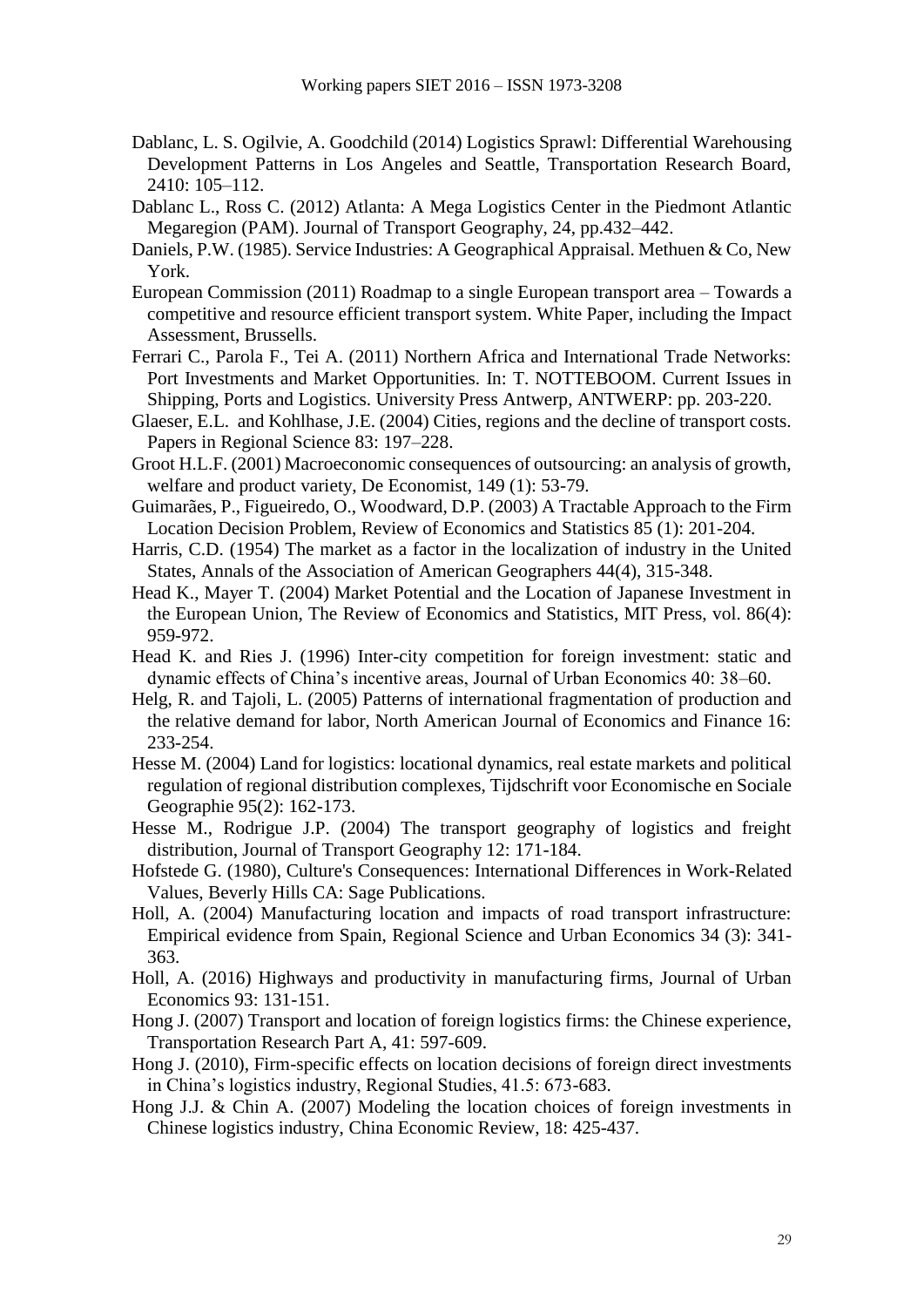- Hummels D., (1999) Have International Transportation Costs Declined? Department of Economics Working Paper, Purdue University, (USA).
- Lai, Kee-hung and Cheng, T.C.E. (2009) 'Just-in-Time Logistics', Abingdon, Oxon, GBR: Ashgate Publishing Group.
- Levinson M. (2006) The Box: How the Shipping Container Made the World Smaller and the World Economy Bigger. Princeton University Press.
- Jing, N., Cai, W. (2010) Analysis on the spatial distribution of logistics industry in the
- Maggi E. and Mariotti I. (2012) Globalisation and the rise of logistics FDI: the case of Italy, in DeSare T., Caprioglio D., eds., Foreign Investment: Types, Methods and Impacts, Nova Science Publishers, pp.29-60.
- Mariotti S. and Piscitello L. (1995) Information Costs and Location of FDIs within the Host Country: empirical evidence from Italy, Journal of International Business Studies, fourth quarter, 815-841.
- Mariotti I. (2015) Transport and logistics in a globalizing world. A focus on Italy, Springer, Heidelberg-New York.
- Mariotti I., Maltese I., Boscacci F. (2012) Location choice of inward logistics FDI in Italy, in Campagna M., De Montis A., Isola F., Lai S., Pira C., Zoppi C. (eds.) (2012), Planning Support Tools: Policy Analysis, Implementation and Evaluation, FrancoAngeli, Milano, pp. 1695-1708.
- Markusen, J.R., Rutherford, T., and Tarr, D.G. (2005) Trade and Direct Investment in Producer Services and the Domestic Market for Expertise. Canadian Journal of Economics, 38(3):758-777.
- McCann P. (2008), Globalisation and economic geography: the world is curved, not flat, Cambridge Journal of Regions, Economy and society, 1: 351-370.
- McFadden, D. (1974) Conditional logit analysis of qualitative choice behaviour. In: Zarembka, P. (Ed.), Frontiers in econometrics. Academic Press, New York.
- McKinnon, A. (1988) Physical Distribution. In: Marshall, J.N. (Ed.), Services and Uneven Development. Oxford University Press, Oxford, pp. 133–159.
- McKinnon A. (2009) Logistics and land: the changing land use requirements of logistical activity. Paper presented at the 14th Annual Logistics Research Network Conference, 9th-11th September, Cardiff, UK.
- Mori T., Nishikimi K. (2002) Economies of transport density and industrial agglomeration, Regional Science and Urban Economics 32: 167-200.
- Notteboom, T. (2007) Strategic challenges to container ports in a changing market environment. Devolution, Port Governance and Port Performance Research in Transportation Economics 17: 29–52.
- Notteboom T., Rodrigue J.P. (2009) The Geography of Containerization: Half a Century of Revolution, Adaptation and Diffusion, Geojournal, vol. 74 (1): 1-5.
- O'Connor K. (2010), Global city regions and the location of logistics activity, Journal of Transport Geography, 18 (3): 354-362.
- Oum T.H. and Park J.H. (2004) Multinational firms' location preference for regional distribution centers: focus on the North-east Asian region, Transportation Research Part E, 40: 101-121.
- Radner R.( 1992) Hierarchy: The economics of managing, Journal of Economic Literature, 30 (3): 1382-1415.
- Reggiani A. (1998) Accessibility, trade and location behaviour: an introduction. In Reggiani A. (ed) Accessibility, trade and location behaviour. Ashagate, Aldershot, pp 1-16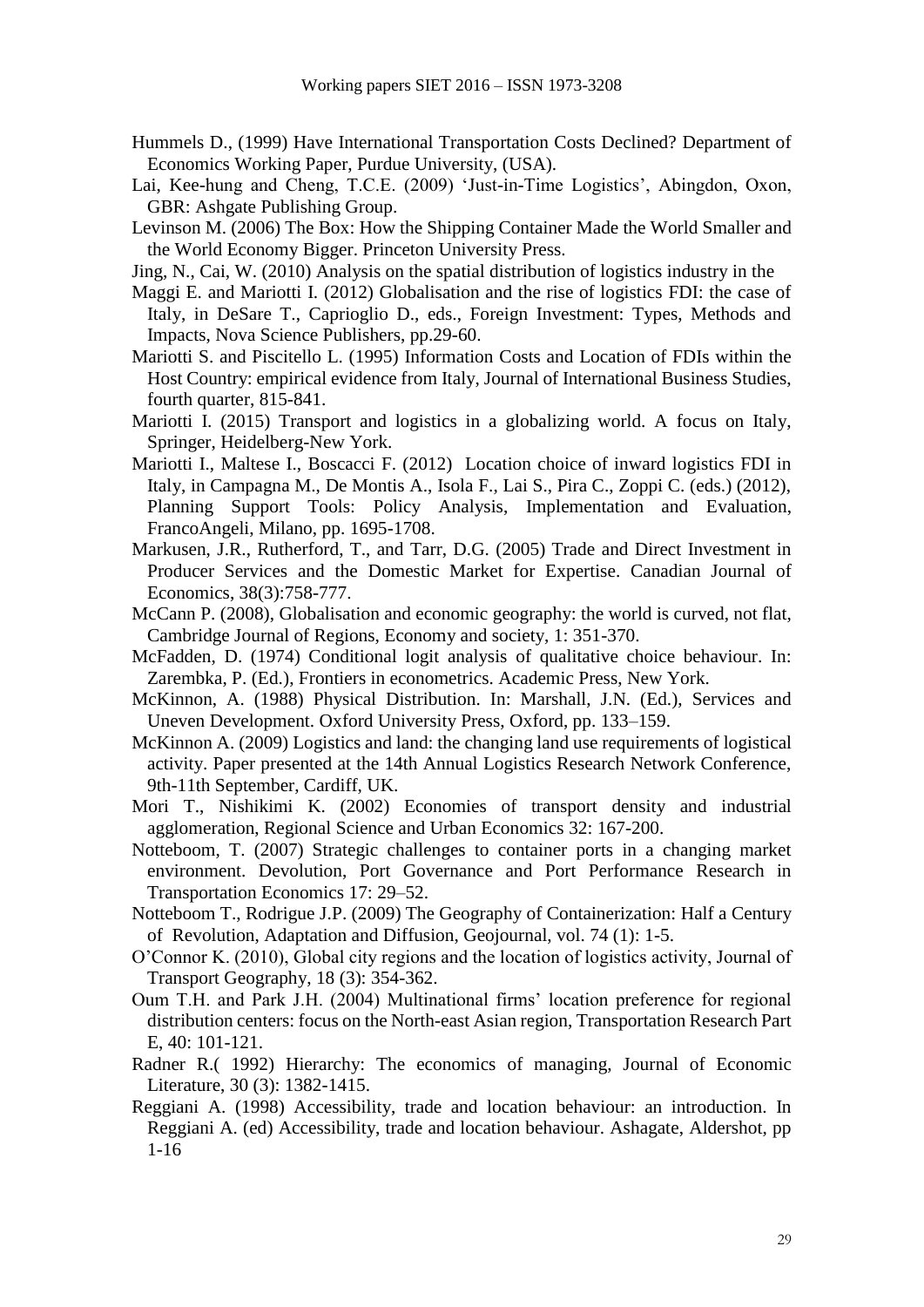- Rietveld,P. and F. Bruinsma (1998) Is transport infrastructure effective?: transport infrastructure and accessibility: impacts on the space economy. Advances in Spatial Science, Springer, Berlin.
- Ruiz, F. (2010) Áreas Urbanas de España. Proyecto AUDES. Universidad de Castilla-La Mancha. http://alarcos.esi.uclm.es/per/fruiz/audes/.
- Schmidheiny, K. and Brulhart, M. (2011) On the equivalence of location choice models: Conditional logit, nested logit and Poisson, Journal of Urban Economics 69(2): 214- 222.
- Sivitadinou, R. (1996) Warehouse and distribution facilities and community attributes: an empirical study. Environment and Planning A, 28: 1261-1278.
- Vahrenkamp R. (2010). Driving globalization: the rise of logistics in Europe 1950-2000. European Transport, n.45: 1-14.
- Van Den Heuvel F.P., De Langen P.W., Van Donselaar K.H., Fransoo J.C. (2013) Spatial concentration and location dynamics in logistics: the case of a Dutch province, Journal of Transportation Geography 28: 39-48.
- Van Veen-Groot D.B. and Nijkamp P. (1999) Globalisation, transport and the environment: new perspectives for ecological economics. Ecological Economics 31: 331-346.
- Verhetsel, A., R. Kessels, P. Goos, T. Zijlstra, N. Blomme, J. Cant (2015) Location of logistics companies: a stated preference study to disentangle the impact of accessibility, Journal of Transport Geography 42: 110-121.
- Vuong, Q. H. (1989) Likelihood ratio tests for model selection and non-nested hypotheses, Econometrica 57: 307-333.
- Wood, D. F., Barone, A., and Murphy, P. (2002) 'International Logistics', Saranac Lake, NY, USA: AMACOM Books. p 412.
- Xiushan J, Lei Z, Chenfeng X, Ruijun W (2015) Transportation and regional economic development: analysis of spatial spillovers in China provincial regions. Netw Spat Econ. Doi: 10.1007/s11067-015-9298-2

#### *Acknowledgements*

This research has benefitted from financial support from the Fundación BBVA (I Convocatoria de Ayudas Fundación BBVA a Investigadores, Innovadores y Creadores Culturales). An earlier version of this study was presented at the ERSA 2015 congress in Lisbon, at the URSI seminar at the University of Groningen in 2015, and at the SIET 2016 conference in Genoa. We thank these audiences.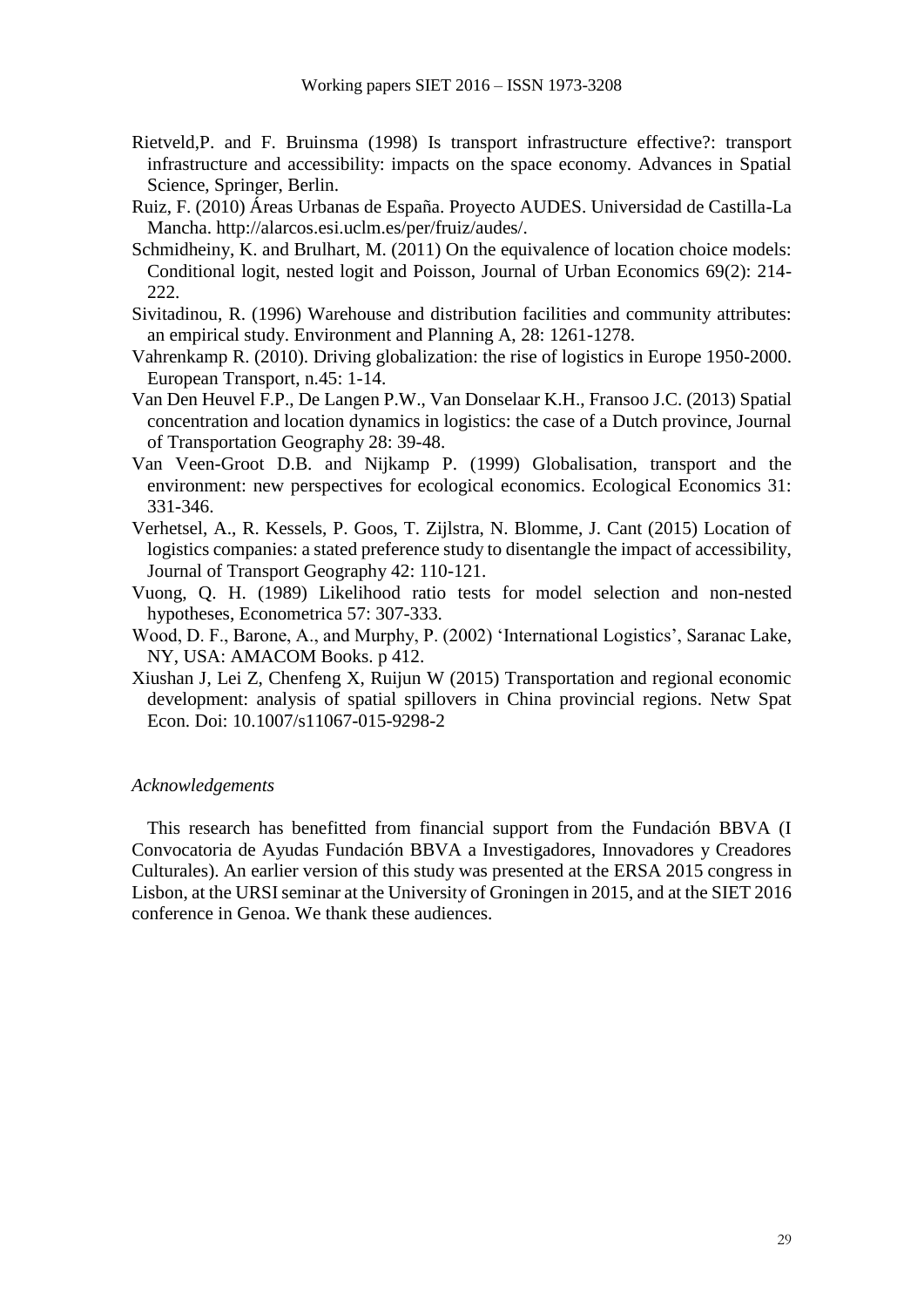# Appendix 1:

|                                 | Definition                                                                                 | <b>Sources</b>                                                        |  |  |
|---------------------------------|--------------------------------------------------------------------------------------------|-----------------------------------------------------------------------|--|--|
| Population 2001                 | Log (population 2001)                                                                      | INE (www.ine.es)                                                      |  |  |
| Population growth 1991-<br>2001 | log (population 2001)-<br>log(population 1991)                                             | INE (www.ine.es)                                                      |  |  |
| Manufacturing 2001              | log (employed in manufacturing in<br>2001)                                                 |                                                                       |  |  |
| % graduate 2001                 | Residents with a higher education<br>degree in 2001/ Resident population<br>in 2001] x 100 | Census data 2001.                                                     |  |  |
| $\%$ employed 2001              | [Residents which were employed in<br>1991/ Resident population in 1991]<br>$\ge 100$       | INE (www.ine.es)                                                      |  |  |
| I atitude                       |                                                                                            | National Geographic                                                   |  |  |
|                                 | ---                                                                                        | Institute<br>National Geographic                                      |  |  |
| Longitude                       |                                                                                            | Institute                                                             |  |  |
| Altitude                        |                                                                                            | National Geographic<br>Institute                                      |  |  |
| Distance to the coast           | Geodesic distance to nearest coast<br>line                                                 | GIS own calculation based<br>on National Geographic<br>Institute data |  |  |
| Land area                       | in square kilometers                                                                       | INE (www.ine.es)                                                      |  |  |
|                                 | Dummy variable taking 1 if                                                                 | Proyecto AUDES:                                                       |  |  |
| CBD dummy                       | municipality is the central city of an                                                     | http://alarcos.esi.uclm.es/pe                                         |  |  |
|                                 | AUDES urban area                                                                           | r/fruiz/audes/                                                        |  |  |

*Definitions and sources of municipality control variables*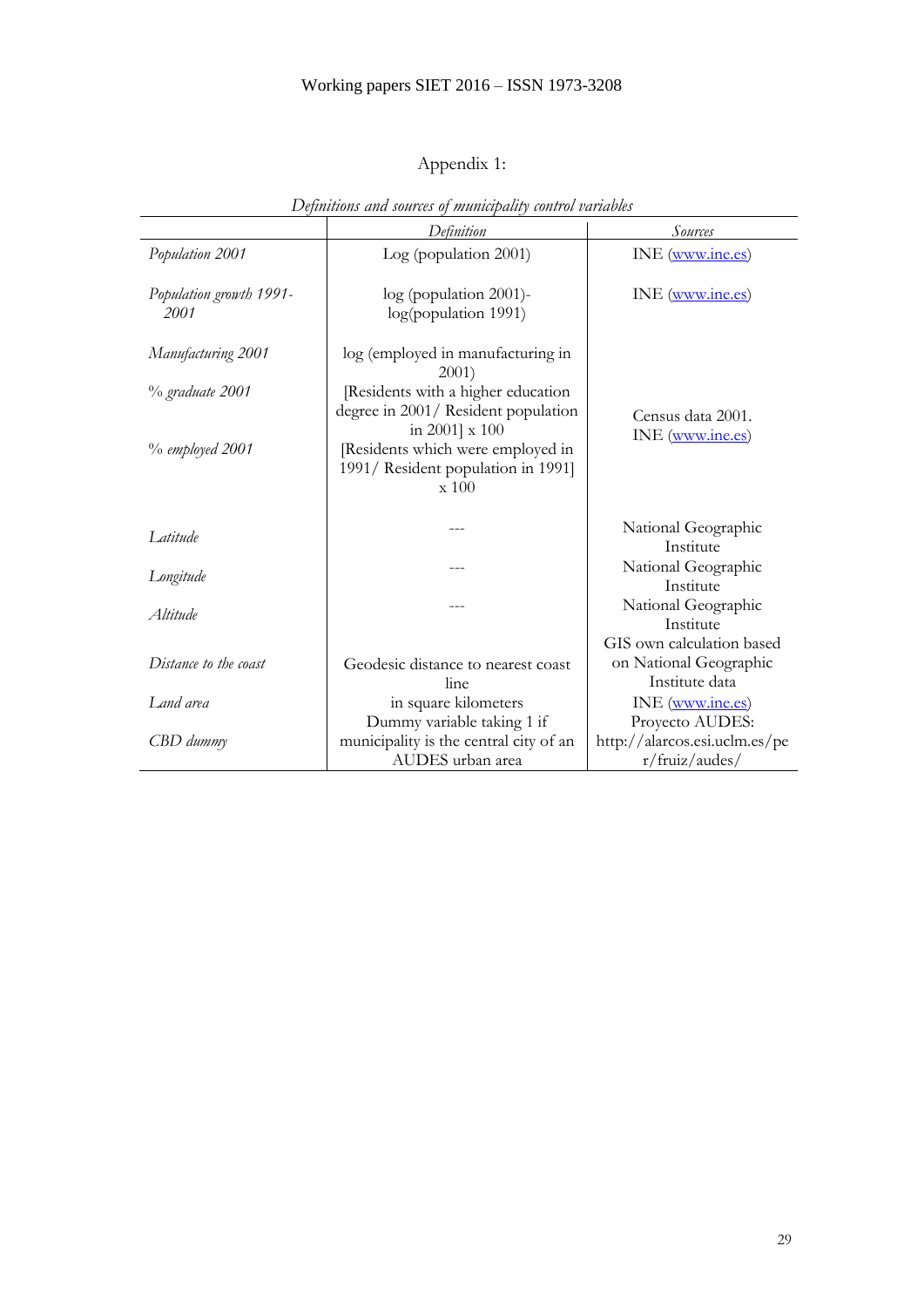

Figure 1. Location of logistics firms in mainland Spain in 2007